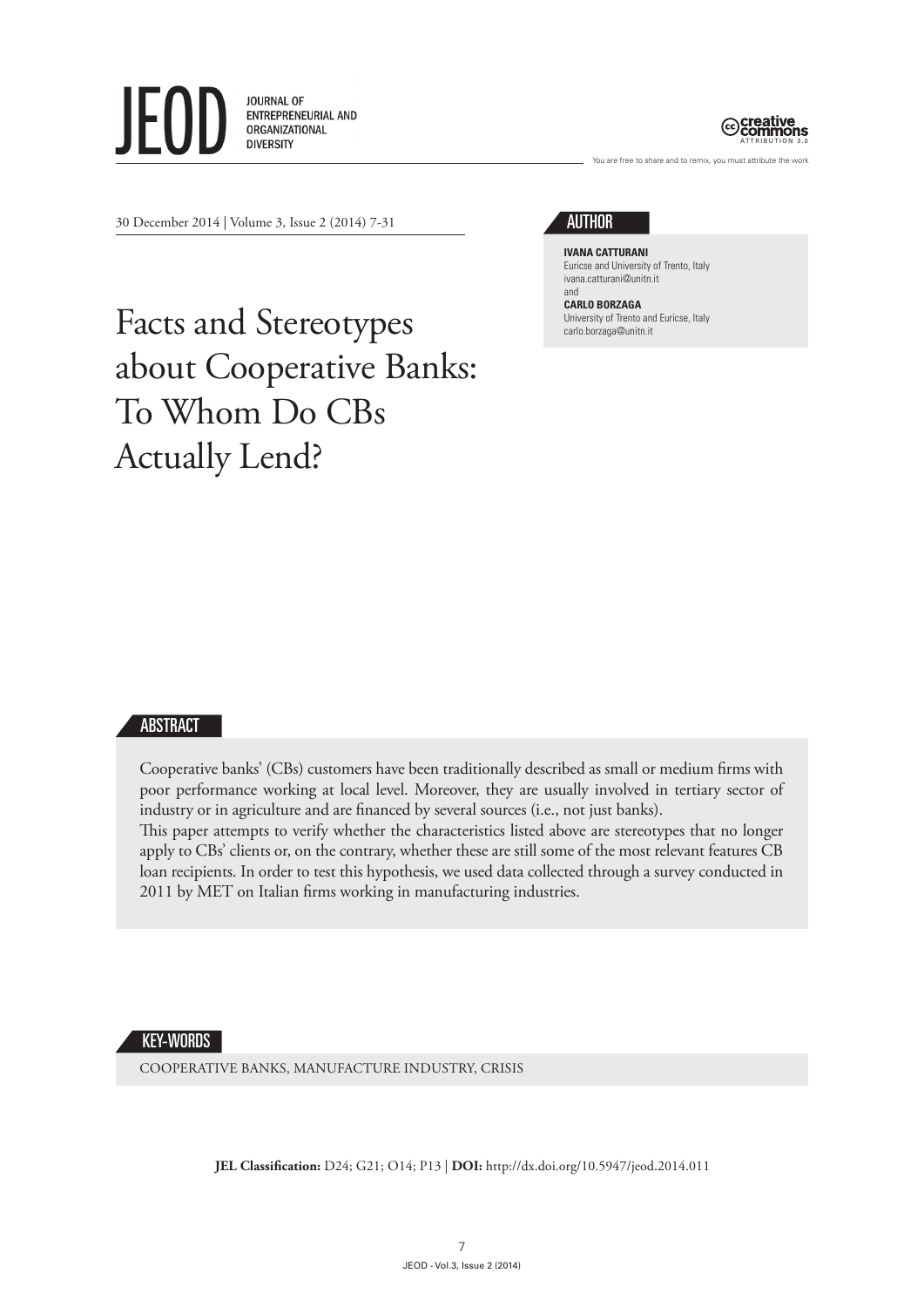#### **1. Introduction**

**1. Titoletto**

Empirical evidence demonstrates the importance of relational banks, especially SMEs, in providing credit availability, lower interest rates on loans and reduced collateral requirements (Petersen and Raghuram, 1994; Berger and Udell, 1995; Colle, 1998). Among relational banks, cooperative banks (CBs)<sup>1</sup> add to the strict and personal relationship between the institution and the borrowers through the banks' ownership by customers-members, which is designed to reduce opportunistic behaviour. This allows CBs to soften the asymmetry of information and finance those firms that are disregarded by other banks.

The capacity of CBs to finance even opaque borrowers leads to the identification of CB customers as riskier clients. The common view is that CBs' clients are SMEs, are not very dynamic, work mainly in a narrow area and are characterized by a low level of innovation (Ferri and Messori, 2000; Alessandrini et al., 2006; Beishenaly, 2007). Moreover, firms are presumed to turn to CBs when other banks offer poor lending conditions, especially during times of financial turmoil (though they may maintain privileged relationships with non-CB banks in good times). This could explain the anti-cyclical performance of CBs, which increase their market share during negative economic phases (Birchall, 2013).

The above picture can be easily applied to the Italian context. On one hand, Italy is characterized by an economic environment inhabited by numerous SMEs. In particular, small, innovative Italian firms face higher costs of external financing, given the difficulties in evaluating their business activities and their creditworthiness (Magri, 2007). On the other hand, the banking system comprises two main sub-groups of banks: five large banks, which accounted for 49.4% of the market in 2012, and a varied universe of small banks (Banca d'Italia, 2013). Among these, the largest group is that of CBs.

According to Italian Banking Law (Art. 35), CBs have three relevant features: i) they grant credit primarily to their members; ii) their lending activity has to be concentrated on the operating area; iii) they are constrained regarding dividend distribution. In fact, at least 70% of annual profits must be sent to an indivisible reserve, and 3% have to be devoted to special funds for the development of the cooperative (Federcasse, 2009). In addition, all the assets are locked. Since CBs cannot redistribute large dividends to their members, they usually offer better financial conditions. In order to be eligible as members, customers, regardless of their economic activities, must live in or conduct their main economic activities within the operating area of the bank. The operating area includes the municipalities in which CBs have branches, as well as the neighbouring areas (the so-called "reference area")<sup>2</sup>: an approach that guarantees geographical continuity. As a result, CBs' members are generally local. It should be noted that customers do not necessarily have to live within the CB reference area. However, in order to fully exploit their relational links with the CB (e.g., in order to be known by the CB and to benefit from the relational lending), customers should have relatively long and continuous business lives within the reference area. As a counterpart, localism could imply a low level of dynamism.

The role of CBs in the Italian context is relevant for various reasons. CBs are well represented by number: At the end of 2012, 394 CBs had built a network of 4,400 branches (55.8% of the Italian banking

<sup>1</sup> In this paper, the expression "cooperative banks" is used to summarize the expression "cooperative financial institutions", and the terms are used interchangeably. In the case of Italy, Banche di Credito Cooperativo and Banche Popolari are included in the broader set of cooperative banks. However, given the differences in its dividend redistribution policies and the fact that it is not subject to mutuality requirements, Banche Popolari should not be considered in the cooperative bank group, at least for the purposes of this paper.

<sup>&</sup>lt;sup>2</sup> The reference area of a credit CB is composed of the municipalities in which it has branches and the neighbouring municipalities, as defined by the Italian Banking Law of 1993 and by the Bank of Italy regulation. At least 95% of the bank's risky assets must refer to this area, while the residual 5% may be invested outside this area. The name of the bank must explicitly note its geographical reference area.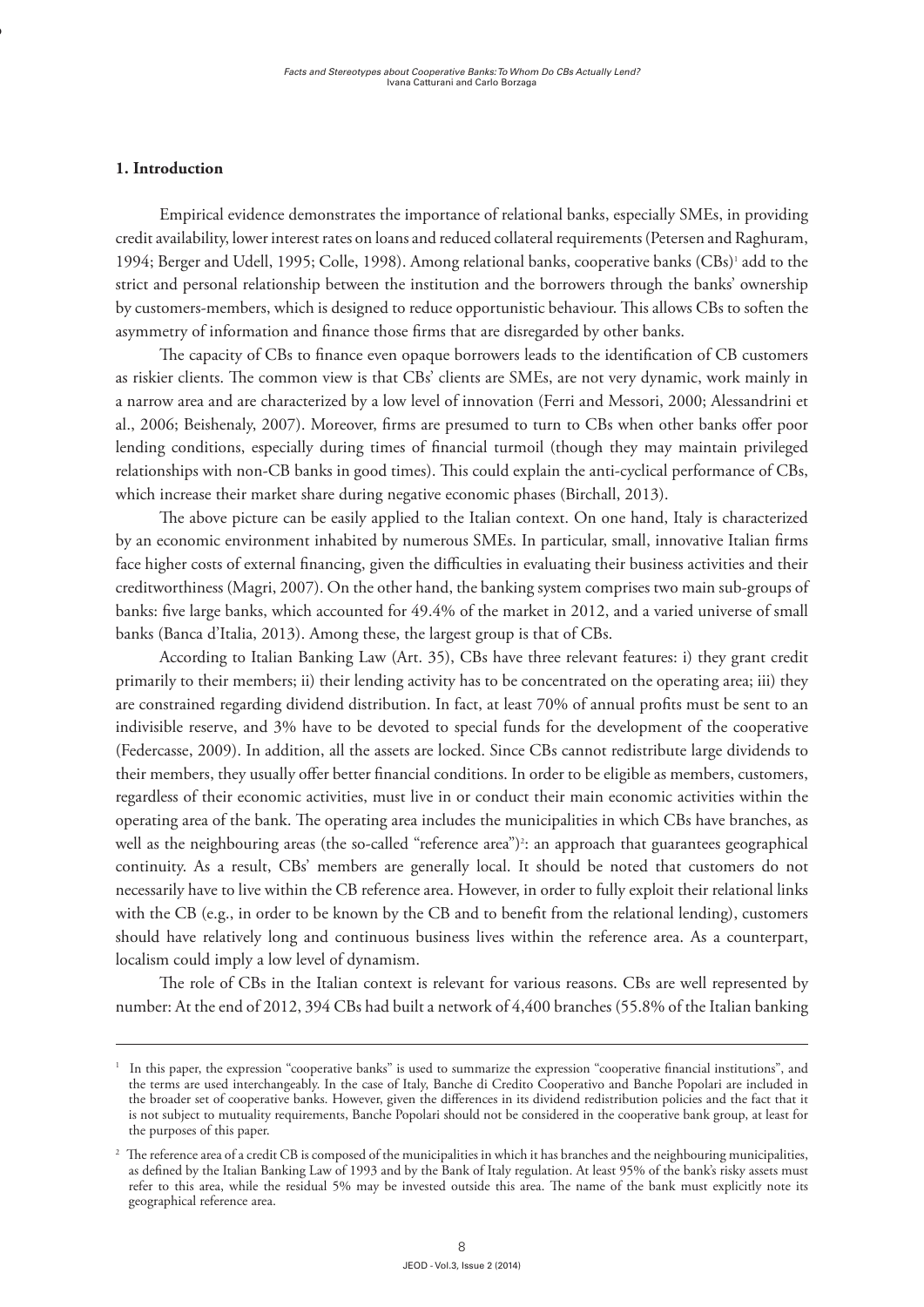system). CBs exist in about a third of Italian municipalities; in more than 500 municipalities, the local CB is the only financial institution (Federcasse, 2012). Their presence even in remote villages underlines their importance for local development. In contrast to what was forecasted at the beginning of the liberalization process that began in 1992, in past years, CBs have enlarged their business. In particular, their market share in lending reached 8.1% in 2009. During the first part of the financial crisis (i.e., from 2008 to 2010), Italian CBs continued to finance the economy while the largest banks struggled. In 2009, when the largest commercial banks showed a negative growth rate of loans (-1.7%), CBs increased their lending by 6.2%. In the second phase of the crisis (i.e., from 2010 to 2013), CBs registered a slow-down in growth, while commercial banks turned to positive rates of growth.

The main influence of CBs cannot be identified through overall market share; rather, it is evident in the market share of CBs with regard to SMEs. As the previous governor of Italian Central Bank, Mario Draghi (2009), has pointed out, more than 50% of the credits provided to SMEs are distributed by branches in close proximity to their head office. In Italy, the loans provided to SMEs by CBs have risen from an overall share of 13% in 1999 to 21% in 2009. However, in that decade, CBs also increased their share of loans provided to larger firms—unusual borrowers for such banks. This last insight challenges the stereotypical view of CB customers, showing that CBs are able to finance, not only SMEs, but also enterprises of larger sizes. These findings give rise to a series of questions: Who are CBs' clients? What are their characteristics? How are these features related to the larger presence of CBs in each area?

In an attempt to answer these questions, this paper examines the special features of firms financed by CBs. The firms included in the analysed sample operate within the manufacturing industry or supply services to the manufacturing industry. Usually, given the high requirements in terms of capital, this industry is financially supported by large commercial banks, with little room left for other banks—especially CBs (which are more involved in financing artisans, farmers, services and the real estate industry). For this reason, it is more challenging to analyse what is happening in the manufacturing industry.

The paper is organized as follows: Section 2 reviews the relevant literature on CBs and their link with SMEs and introduces some relevant theoretical issues; Section 3 provides an overview of the data collected and presents and discusses the main descriptive features; Section 4 introduces the methodological approach used to define the results discussed; and Section 5 concludes.

#### **2. Financial intermediation: theoretical issues**

The banking industry plays a fundamental role in the economic development of an area. With respect to CBs, several researchers have focused on their impact on local development and on the privileged link between SMEs and CBs (Petersen and Raghuram, 1994; Lucchetti et al., 2001; Goglio, 2007; Palomo Zurdo and Sanchis Palacio, 2008). CBs are particularly important in countries like Germany and Italy, in which SMEs are more common and relational banks have a longer tradition (Birchall and Hammond Ketilson, 2009). A CB is closely linked to the community in which it is established, since its objective is the maximisation of social utility rather than profit (Gutiérrez, 2008).

The theory of financial intermediation underlines how small and local banks, including CBs, which are more specialized than others in the production of information and loan contracts, are better equipped to face the credit rationing problem of SMEs. The collection of information from informal sources allows for a reduction in the asymmetries of information and the default risks of firms. Hard information, given by internal risk classes or by borrower ratings, is too rigid for less structured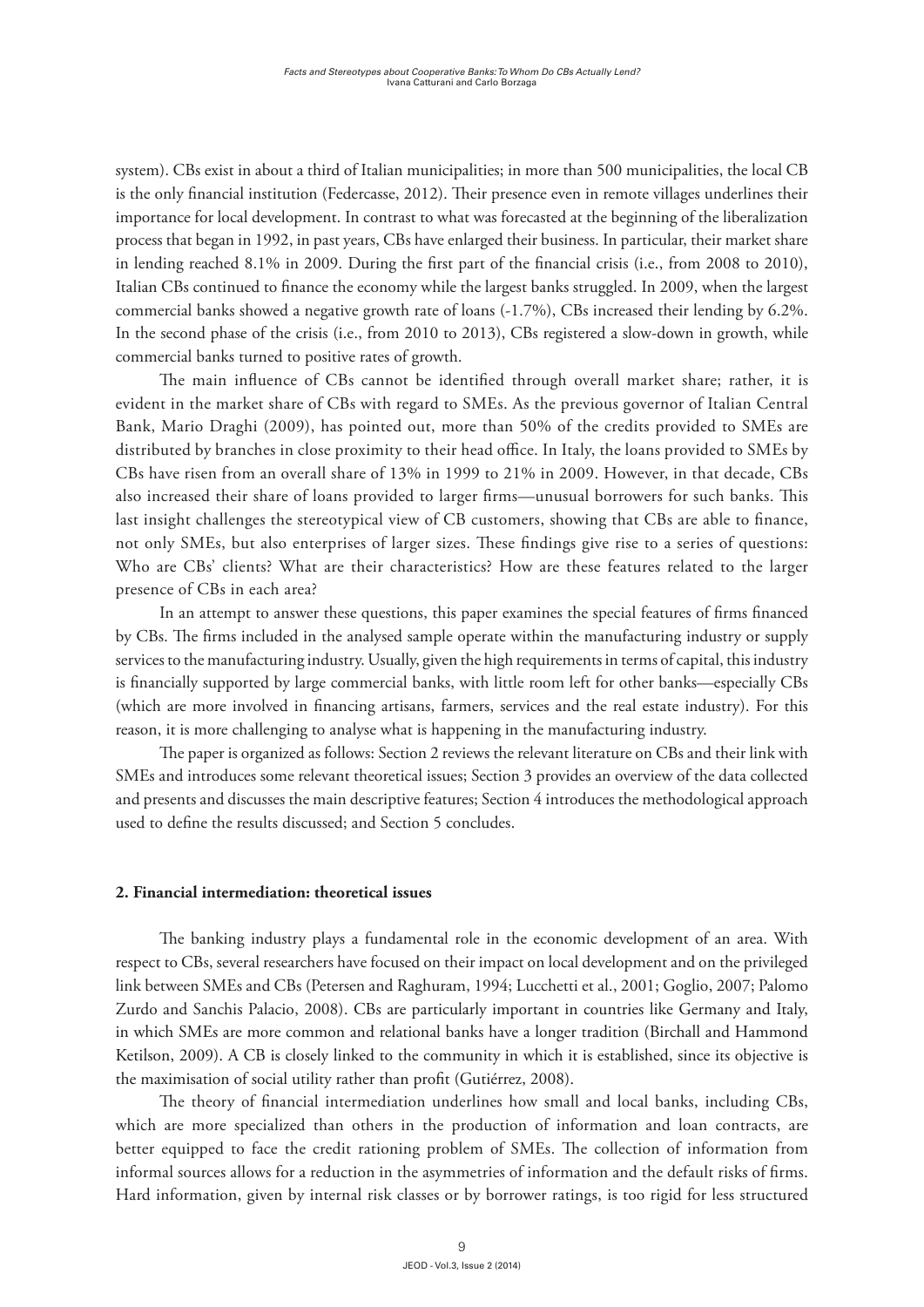enterprises. Thus, transitional lending, based on this hard information, has to increase the price of loans to cover the lending risk. In contrast, relationship lending, thanks to the intense relationship between the bank and the borrower, reduces the amount of counterpart requirements (Stiglitz and Weiss, 1981; Fama, 1985; Petersen, 2004).

Italian CBs have played a crucial role in local development, especially in areas where the banking network is denser, such as the central northeast part of Italy (Goglio, 2007). Their contribution in terms of liquidity supplied has been extensive, and it has helped the development of SMEs (Alessandrini and Zazzaro, 2001; Alessandrini et al., 2003). By comparing three types of credit institutions—commercial, savings and mortgage—in different European countries during the five years after deregulation, O' Brien and Wagenvoort (2000) found that Italian CBs have been among the most X-efficient<sup>3</sup> banks.

CBs have been analysed more recently for their anti-cyclical behaviour during financial turmoil. As underlined by Tarantola (2011), CBs served as a resource, especially during the first period of the crisis (2007 to 2009), when they were an important stabilizing factor in the supply of credit to households and businesses. As Birchall and Hammond Ketilson (2009, p. 8) argued, "The strength built up by cooperatives during the good times … helps tide them over a recession".

Relational banking is based on a balanced relationship between the size of the bank and the size of the firm (Boyd and Runckle, 1993; Petersen and Raja, 1994; Machauer and Weber, 2009; Bergen and Udell, 2002). Being local and small, the bank has detailed knowledge of the firms and the market in which they work. The fact that the firm is also small and local deepens this reciprocal knowledge and increases trust. Moreover, the membership, which is typical for a CB, helps to establish a long-term and customized bank-client relationship. However, financing opaque borrowers leads CBs to be more exposed to the risks of supporting firms disregarded by other banks for being considered too risky (Garcia-Appendini, 2007). Thus, the credit quality can be worsened. The balance, in terms of size, between CBs and their customers has been considered pivotal to CBs' ability to fully exploit their information advantage. Considerations of scale narrow CBs' business to customers of similar dimensions, through a sort of "scale dependence". In other words, it is too risky for a CB to finance large firms.

A study by Bonaccorsi di Patti and Gobbi (2001) challenged this perspective. The authors analysed the impact of the deregulation in the Italian banking industry on the availability of credit to small businesses by differentiating banks on the basis of size. In order to test their hypothesis, they assumed that the volume of credit per firm size in the local market was a function of consolidation, entry and a set of controls, including the share of small banks' branches. A higher presence of larger banks was associated with a larger volume of credit extended to small borrowers. This result seems to challenge the idea that large banks disregard small lenders firms due to the higher costs of collecting information.

<sup>3</sup> X-inefficiency is the difference between the efficient behaviour of an enterprise (assumed or implied by economic theory) and the enterprise's observed behaviour in practice.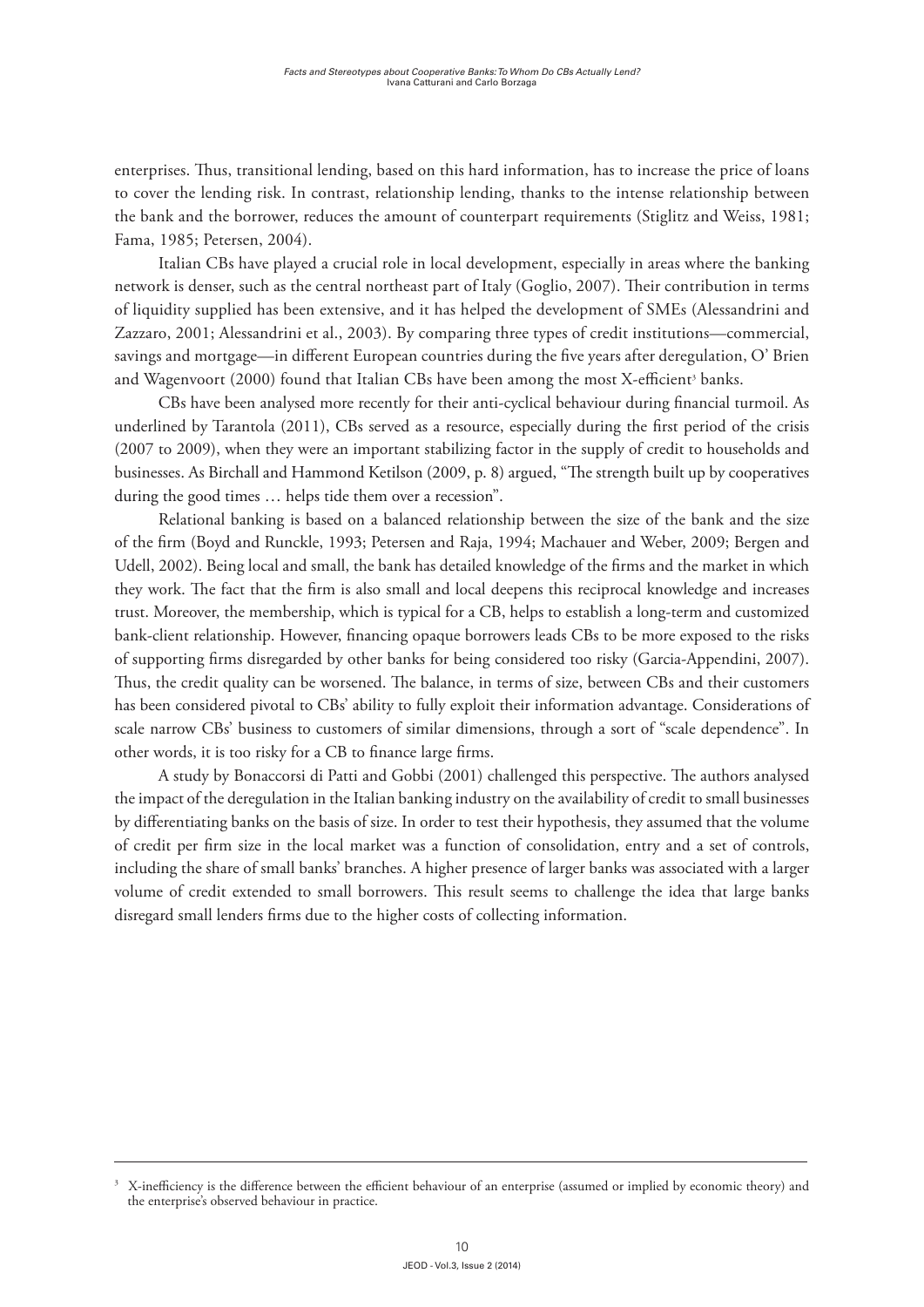#### **3. Which firms get loans from CBs?**

This research is based on a survey conducted in 2011 by  $MET^4$  on a sample of 25,090 Italian firms in the manufacturing and services production industries<sup>5</sup>. The sample is representative of the population, and the interviewed enterprises are weighted to account for a certain number of similar enterprises<sup>6</sup>. The survey and the sampling design were based on a one-stage stratified random selection of sample units in strata without replacement. The data were stratified according to region (20 total regions) and firm size (defined by the number of employees)7 . The questions were asked through telephonic interviews (Cati method) and concerned different aspects of the firms' operations in 2011, with some references to past and future years (2008 to 2012).

The question analysed in this research concerns the types of banks financing the interviewed firms. In the survey, 36.5% of the sample did not answer this question. Some differences emerged in the non-respondent set in terms of i) firm size (with non-responding firms ranging from 27.6% of companies with 5 to 9 employees to 47.6% of businesses with more than 250 employees), ii) firm sector (ranging from 27.7% of firms in the food chain to 46% of firms in transport); iii) region (from 25.9% of firms from Umbria to 52.9% of firms from Calabria).

According to the sample considered in the MET survey, CBs finance more than 100,000 firms, corresponding to 7.3% of all firms (three points lower than the percentage registered by Intesa San Paolo). Considering together the shares of banks with cooperative ownership (including both those that are cooperative in strict terms and Banche Popolari), this number reaches 12.6%, making the cooperative movement the second largest financing institution in the industry, second only to Unicredit, the largest Italian banking group (Figure 1). The majority of firms financed by CBs are small firms (94.2%). Moreover, among listed firms, 4.9% had received loans from CBs. This value is three percentage points lower than the share of cooperative firms or individual enterprises financed by CBs.

<sup>4</sup> MET is a private research centre for economic policy founded in 1992. It is mainly involved in regional development, industrial structure, research and innovation (see www.met-economia.it for more information).

<sup>&</sup>lt;sup>5</sup> The industries of activities involved in the survey are: mining (NACE code C); food, beverage and tobacco (NACE code DA); textile and clothing (NACE code DB); ashlar, leather and skins (Code Ateco DC); wood and wood products (NACE code DD); paper, printing and publishing (NACE code DE); coke and refined petroleum products (NACE Code DF); chemical (NACE code DG); rubber and plastic products (NACE Code DH); non-metallic metal processing (NACE code DI); metallurgy (NACE Code DJ); mechanical (NACE code DK); electronics (NACE code DL); transport equipment (NACE DM Code); and other manufacturing (NACE code DN); as well as the production and distribution of electricity, gas and water (Ateco code E); transport, storage and communication (NACE code I, with the exception of travel agencies and tour operators (code 63.3)); and, finally, hiring, information technology, research and services (NACE code K, with the exception of real estate activities (code 70)).

<sup>6</sup> The National Statistic Institute provides details on the procedure used to move from the sample to the universe. Details can be found in the Nota Metodologica (see www.met-economia.it/wp-content/uploads/2013/11/Nota\_metodologica\_finale.pdf).

<sup>7</sup> Enterprises are divided into four classes: micro enterprises (enterprises with between 1 and 9 employees), small enterprises (between 10 and 49 employees), medium-sized enterprises (between 50 and 250 employees), and large enterprises (more than 250 employees).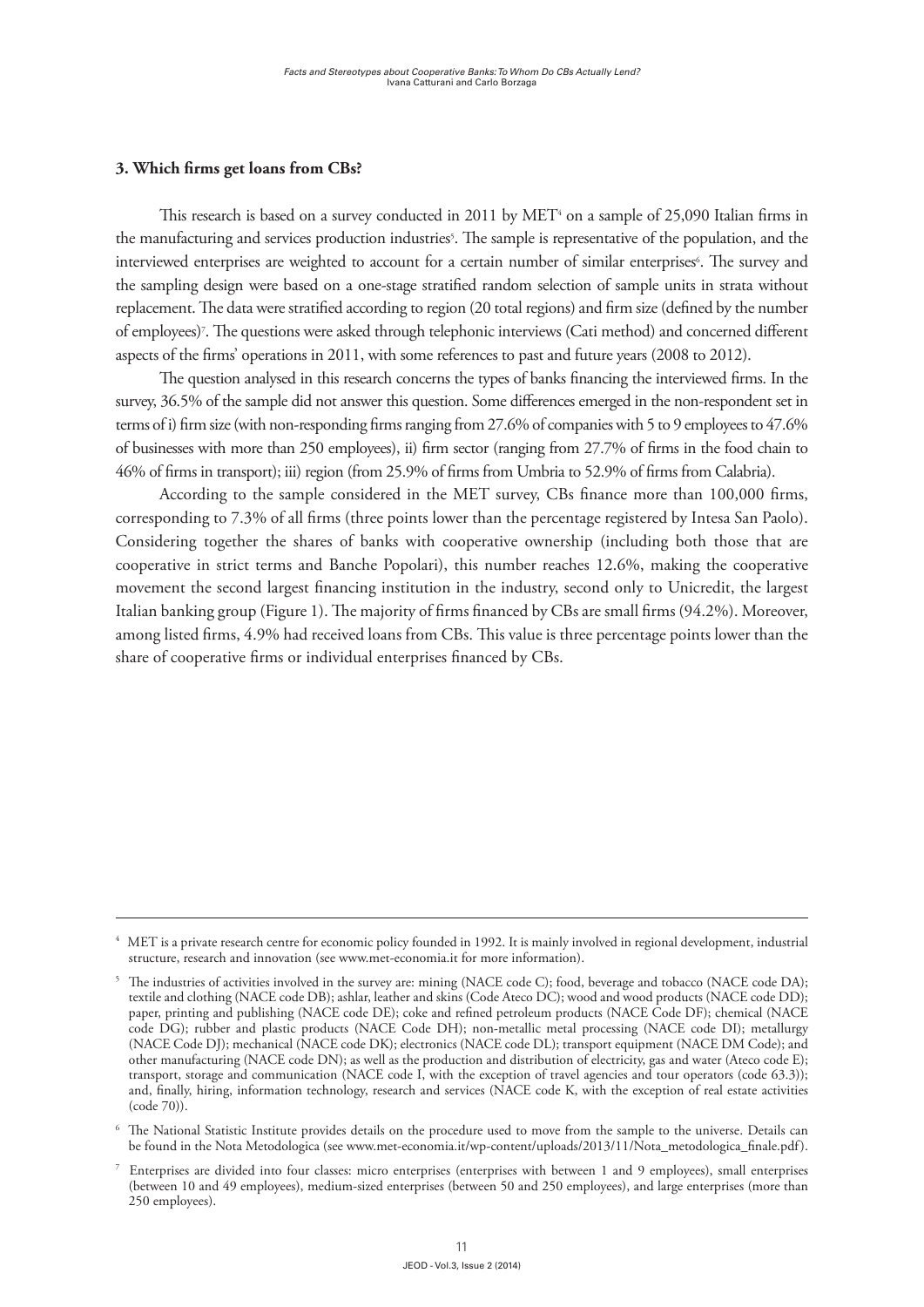

**Figure 1. First ten banks from which firms received loans (percentage value)**

In sum, 88.2% of firms that received loans from CBs declared that CBs were the only banks supporting them (Figure 2). The majority share of firms financed solely by CBs is formed by firms of small size (95.2%)8 . This figure confirms two facts: i) CBs finance primarily SMEs (see Section 2); ii) firms financed by only one bank are usually smaller, since larger firms tend to have several banks supporting them (Banca d'Italia, 2011).



**Figure 2. Firms receiving loans from CBs also receive loans from… (percentage of total values of firms reporting funding from CBs)**

#### *3.1 Structural characteristics*

In absolute terms, the largest number of firms financed by CBs is settled in Lombardia, which is the largest and most industrialized Italian region. In relative terms, the highest incidence of enterprises financed by CBs is concentrated in the centre of Italy, followed by the northeast, while the lowest value

<sup>8</sup> The results of a logit regression, in which the dependent variable was a dummy equal to 1 if a firm was financed only by CBs and 0 otherwise, underline how the probability of having a CB as the only supporting bank increases for firms of micro and small size (coefficients of 1.041 and 1.043, respectively; significance levels of 0.1).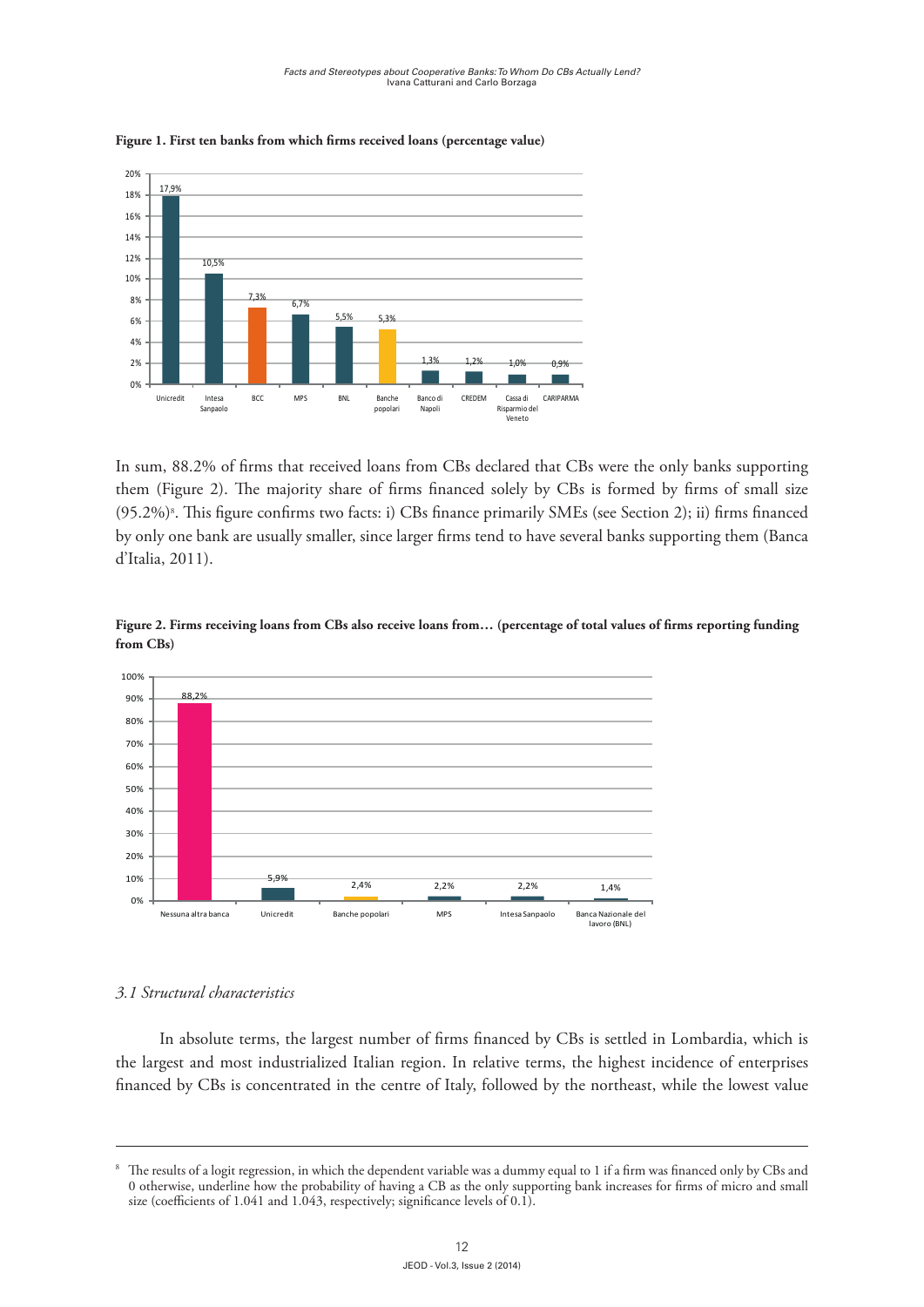occurs in one of the islands. This figure is contradictory if compared with the distribution<sup>9</sup> of CBs and CB branches, since the highest concentration of CBs is in the northeast. In particular, in Trentino Alto Adige, where CBs hold a market share of 47.4%, only 9.4% of firms working in manufacturing and manufacturing services are financed by CBs. In the centre of Italy, CBs are lower in number, but larger in size. As an example, in Umbria, CBs finance a percentage of enterprises in the manufacturing industry that is twice their market share (Table A1). Regardless, the distribution of firms financed by CBs, either exclusively or in combination other banks, is statistically related to geographical area (Table A2.a).

CBs financed 11% of firms involved in either metal manufacturing and wood or wood and furniture production, while the shares of enterprises uniquely financed by CBs in the production of (i) technological items and (ii) transport, mail services and communication were, respectively 5.5 and 4%. In general, the market share of CBs by sector is homogenously distributed.

This homogenous distribution disappears once firms are sorted by size, and the differences become statistically significant (Table A2.b). The largest portion of firms financed by CBs comprised those with fewer than 5 employees (76.7%). With an increase in the number of workers, this percentage decreased to 0.7% for firms with more than 250 workers. Moreover, in the set of large enterprises, 3.2% were financed exclusively by CBs. Among firms with more than 50 employees, the percentage of firms financed by CBs increased to 7.2% (similar to the share of the smallest SMEs, which was 7.3%).

In sum, the presence of CBs has not necessarily translated into a larger share of firms financed by CBs. Moreover, the share of firms that are clients of CBs is larger among SMEs, although CBs have also financed larger firms.

#### *3.2. Indebtedness and investments*

Two main issues are related to indebtedness: i) the amount of the loans requested, as a signal of the healthy conditions of a firm; ii) the use of the loans (i.e., for investment or for new cash to pay old debts). As stated by Delgado et al. (2007), smaller banks are more specialized than larger banks in lending to smaller and opaque firms, thanks to their ability to exploit soft information and their proximity to customers. However, given their lower requirements in terms of information, CBs could attract customers with dangerous financial situations.

Firms financed by CBs are more heavily represented in the set of firms that had realized investments and that held a significant debt level<sup>10</sup> (Table A3.a). The data show that only 21% of the interviewed firms did not base their investments on same amount of self-financed capital. This percentage is similar for firms financed by CBs and those that were not. Self-financing is the most common form of financing investments. The second most popular methods found among the interviewed firms were medium- and long-terms debts. With respect to the amount of debt in comparison to the amount of investment among CB customers, 18.1% of firms had a level of medium- and long-term indebtedness lower than 25%, while 9.6% of firms financed their investment interlay with external funds (Table A3.b). It could be argued that, among CB customers, the share of firms able to finance investments with their own funds was the largest.

<sup>9</sup> The market share of CBs in the manufacturing industry is computed as the weighted share of firms financed by CBs over the total number of firms, while the share of branches is the number of CB branches over the total number of branches.

<sup>&</sup>lt;sup>10</sup> The results of a logit regression, in which the dependent variable was a dummy equal to 1 if the firm was financed only by CBs and 0 otherwise, underline how the probability of having a CB as the only supporting bank increases for firms that have made investments in the last period (coefficient of 0.5; significance of 0.05), while it decreases for firms that show a low debt level (coefficient of -0.687; significance level of 0.01).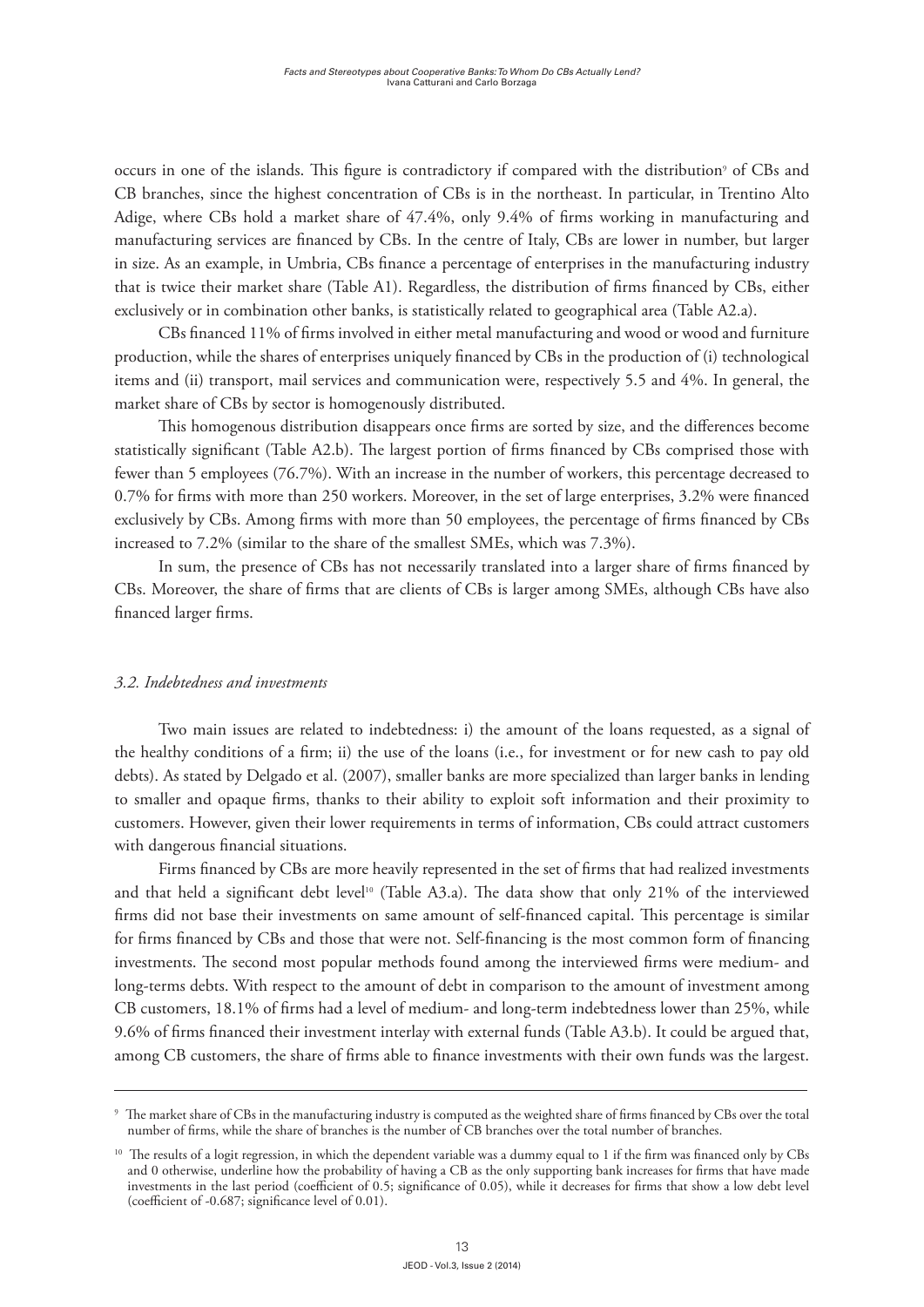However, given the smaller size of CB customers, it could also be argued that the demand for capital was lower. A chi-squared test helps to clarify this point: The share of self-financing depends on size, irrespective of the main bank of the firm. In this case, CB customers are not different from other banks' customers.

With respect to the situation of firms that asked for external finances to invest, only 3.3% of enterprises asked for short-term debts; among these, 11.5% were customers of CBs. This share was higher when medium-term financing was considered. Finally, among SMEs that received conspicuous help from the public administration (i.e., greater than 75% of their capital), 27.5% had an open position with CBs. CBs lent to firms that invested mainly in three sectors: machineries (68.6%); real estate (23.7%); and software, websites and other services (23%). Comparing these figures with those of other banks, a point emerges: Firms financed by CBs invest more than others in real estate. However, the concentration of loans by industry and the firms' typologies increase the risks for CBs. Real estate and construction companies, to which CBs direct a significant proportion of loans, express significant and increasing difficulties (Tarantola, 2011), which could be one of the reasons for the worsening of the quality of CBs credits registered after 2010.

In 2010, in a situation of general credit crunch, credit rationing was not the main cause for the reduction in investments, particularly for CBs' clients. Among firms that suffer from credit rationing, 6.7% are linked to CBs (Table A3.d). This figure can, on one hand, underline how CBs have been better able to sustain their clients than other banks; on the other hand, it can represent a problem of selection bias.

The request for loans does not necessarily reflect a negative situation for a firm, since firms often need money for new investments. However, fewer than one quarter of enterprises have made new investments in the last three years (2008 to 2010). Focusing only on firms financed by CBs, 32.4% have made some investments. This figure is higher than that for firms financed by other banks. Moreover, 81.6% of enterprises that did not plan investments for the next year (i.e., 2012), the share of CB clients is higher than the overall market share (9.8% vs. 7.8%). More than 75% of firms did not invest; of these, CBs provided loans to 6.6%.

CBs have played an important role in sustaining firms facing reductions in production, particularly during the financial turmoil. Moreover, CBs' customers are more present among firms that have reduced their labour forces (17.2%). Analysing the labour dynamics, the share of firms with labour reductions of 5 to 15% is four points higher for CB customers than for customers of other banks. Forecasting the future dynamics of labour (2011 and 2012), it emerges that CBs mainly finance either stable or negatively growing enterprises.

Most of the firms financed by CBs are local; their businesses are located mainly in the area in which they are settled. In this study, among the enterprises uniquely financed by CBs, 43.7% based their income trading mainly at the local level<sup>11</sup>. However, firms with larger markets are also financed by CBs. In sum, 12% of CB clients were involved in regional markets for a share of up to 15% of their total businesses. Moreover, CBs represented the only financial institution for 15% of firms whose businesses operated at the national level. Finally, CBs financed almost 6% of firms that conducted more than 75% of their business abroad, while they supported 2.3% of firms trading only outside Italy. In comparison to other banks, with regard to internationalisation levels, CBs have mainly dealt with non-international firms (89.7%). However, these data are only two percentage points lower than the value for enterprises financed by other banks. Figure 3 sums up these results for CB customers, illustrating the cumulative value of firm turnover, sorted by the

 $11$  The results of a logit regression, in which the dependent variable was a dummy equal to 1 if the firm was financed only by CBs and 0 otherwise, underline how the probability of having a CB as the only supporting bank decreases for firms that trade abroad (coefficient of -0.746; significance level of 0.1).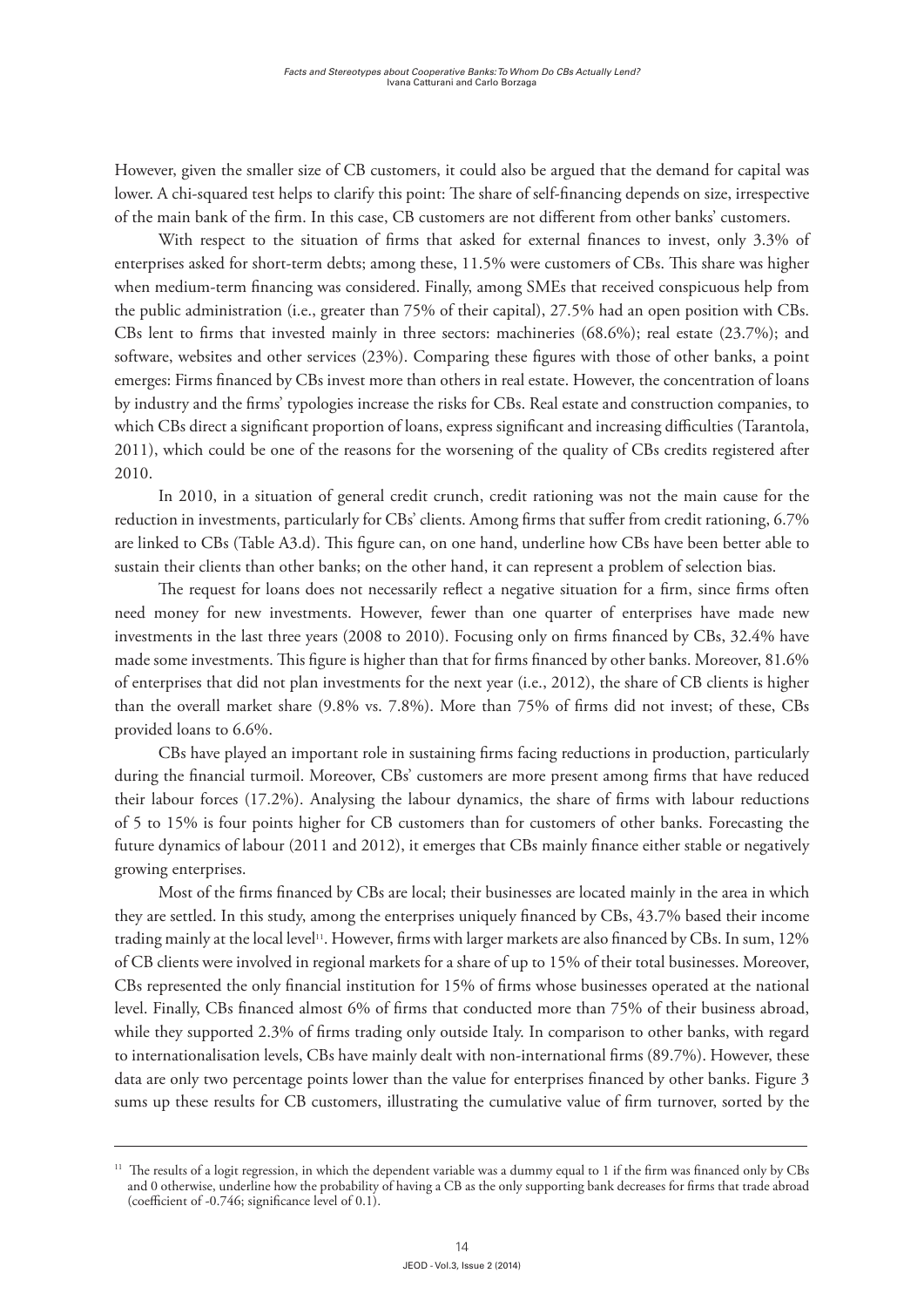final destinations of their trading. It emerges that firms have a predominantly local dimension. However, the share of firms financed by CBs with national and international perspectives is not negligible.





*Source*: MET Survey 2011

Regarding the amount of turnover, 42% of CBs' customers were subcontractors, while almost 40% were working on their own account. By comparison, the corresponding figure for firms financed by other type of banks is biased towards firms that work independently (48.5%). Considering the overall market share, CBs were the financial partners of 14.7% of firms whose turnover was primarily independent (between 50 and 75%).

Firms financed by CBs were less exposed to the effects of the credit crunch. However, through CBs support the local economy, they seem to be less active in promoting growth. In particular, CBs lent to 11.7% of firms that experienced a reduction in turnover of more than 15% in the period from 2008 to 2010, while they played a less important role in financing firms that forecasted business increases of more than 15% from 2011 to 2012. This strategy can lead to an increase in risky assets and a reduction in earnings.

#### *3.3. Innovation and R&D propensity*

CBs are more influential among enterprises that have introduced product innovation, either main or secondary, than among firms that have adopted process innovation. With regard to process innovation, CBs were found to play a more important role in those enterprises that had started secondary process innovations, with a market share of 9.5%. In general, CBs supported less dynamic firms: those that did not innovate from 2008 to 2012.

The focus on R&D describes the dynamism and the growth path of firms, and the role of banks is strategic in supporting R&D. The data show that CBs privileged firms that engaged in R&D activities between 2008 and 2010. CBs market share was 11.7%: three percentage points higher than both their overall market share and the share held by firms that did not engage in R&D. Two aspects need to be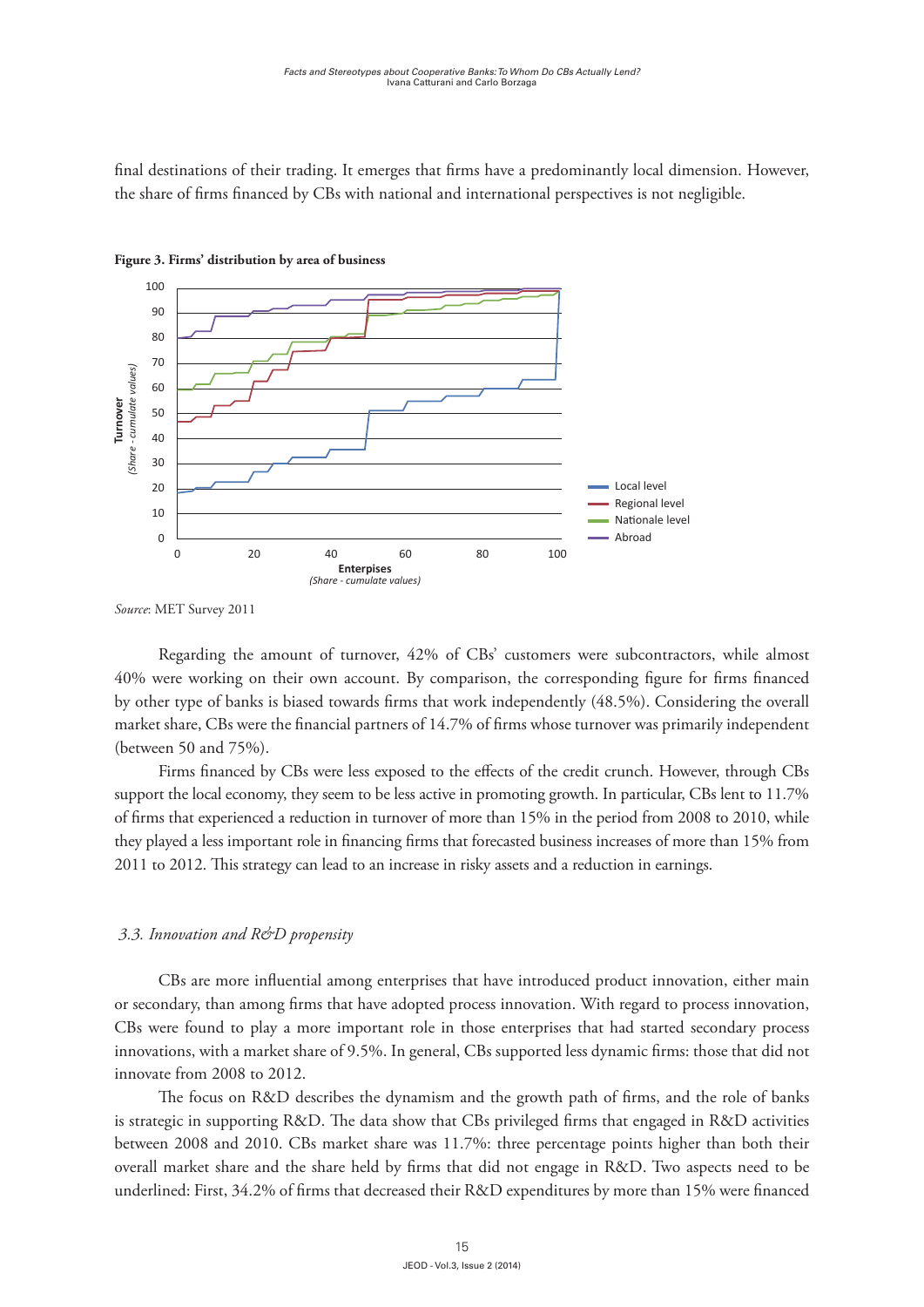by CBs; second, the market share of CBs among firms that increased their R&D or that did not decrease their expenditure levels was above the overall market share of CBs (23.7% and 11%, respectively). However, CB customers are larger among firms that substantially reduced their R&D expenditures in the same period. This share reduced between 2011 and 2012. Finally, CBs were more relevant for firms that did not engage in any R&D activity between 2011 and 2012.

In sum, CBs, although still related to small and local firms, have moved to medium-large and broader business-oriented enterprises. The descriptive analysis shows how, among CB clients, there are also large firms that work, not only at the local level, but also in the international market. This fact is controversial. On one hand, it signals how CBs have tried to enter new market segments; on the other hand, it underlines how CBs have moved from their secure zone, based on small sizes, personal relationships and local dimensions, to a more challenging arena.

One of the most critical aspect concerns the role played by CBs in supporting the growth of firms, especially SMEs. Their growth is pivotal for local economies, since it might create a trickle-down effect and enhance the development of an area. CBs have not only financed mainly local firms, but they have also been active in supporting firms in distress. The growth of their focus to larger firms may result in a reduction in resources addressed to local actors.

In the period considered, CBs financed less dynamic firms as much as other banks did. CBs held market shares above their average in the case of firms that had introduced only secondary process innovations, that had been involved in R&D and that intended to increase their R&D in the next period. These figures only provide a picture of the situation in 2010; however, they are useful in crystallising some aspects and allowing for the emergence of new patterns of growth.

#### **4. The econometric analysis**

The econometric model focuses on the underlying factors that define the market share of CBs in each province, including the characteristic of firms financed by CBs and demand and supply controls. Although the survey conducted in 2010 was cross-sectional, it allows for an investigation into the primary important variables that impact the market share of CBs at the provincial level. The implemented regression is a simple regression, estimated through OLS on 2010 data<sup>12</sup>. Thus, the following model is estimated:

#### market share<sub>i</sub> =  $\beta_1$ firms' features<sub>i</sub> +  $\beta_2$ controls<sub>i</sub> +  $\varepsilon_i$

where the dependent variable is the share of firms financed by CBs in each province in the set of respondents for the MET survey. This proxy for market share takes into account only those firms that are financed exclusively by CBs. In absolute terms, 1,191 firms are *exclusively* financed by CBs, representing more than 90,000 enterprises. The set of variables describing firms' features groups firm share by province, based on identical characteristics (i.e., type of ownership, size). Control variables include mainly demandside variables, such as the rate of unemployment by province and the value added by the manufacturing industry. In order to be representative, the data have been weighted.

In Table A3, we present the variables and some descriptive statistics. The pairwise correlations among the variables are presented in Table A4. We find a significant positive correlation between CBs' market

<sup>&</sup>lt;sup>12</sup> The cross-sectional analysis may be biased by the choice of the year; however, 2010 was the only year available. An extension of the model will enlarge the panel and include other years.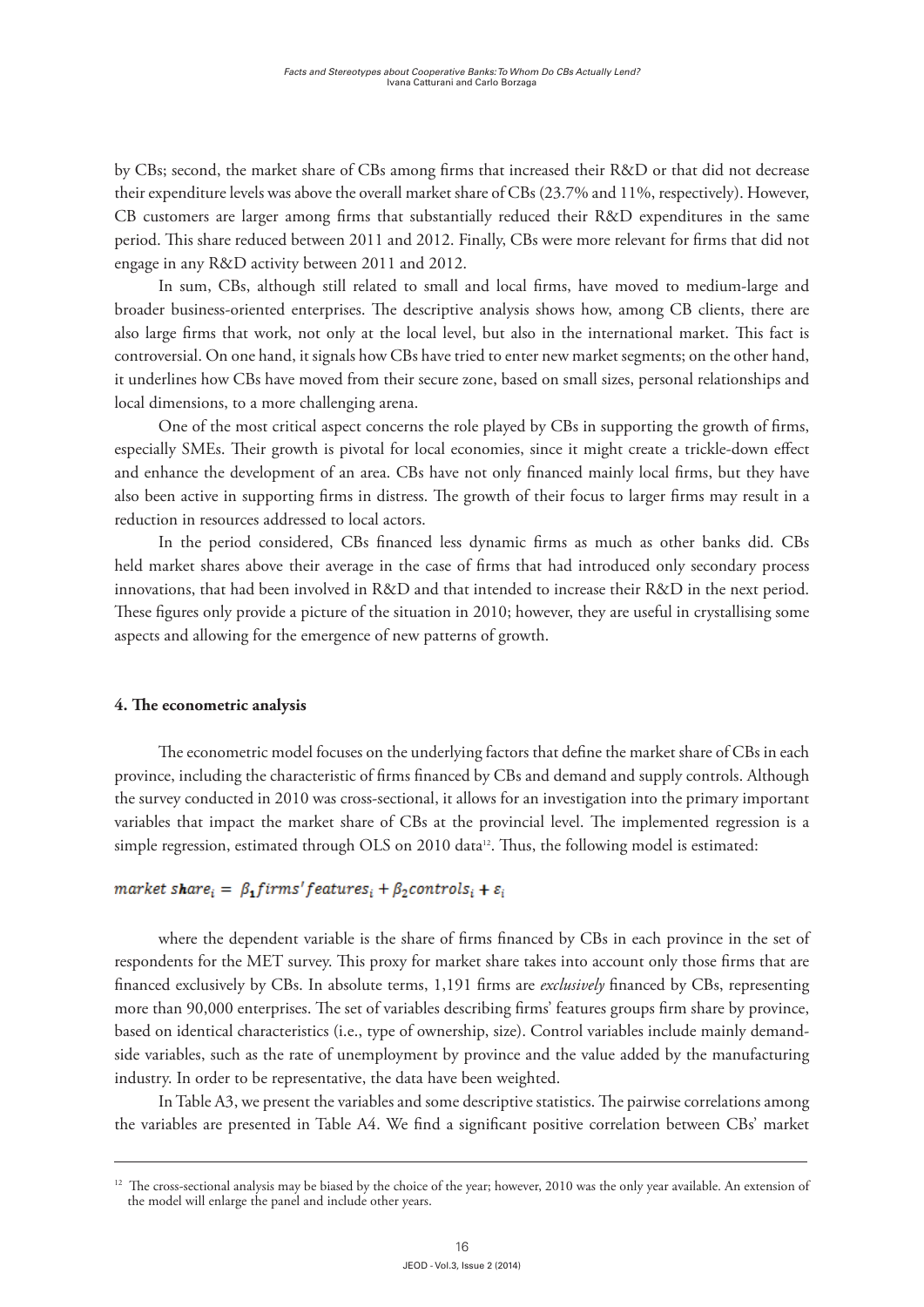shares and the share of firms trading mainly in other regions, as well as a significant positive correlation between CBs' market shares and the share of firms with high levels of indebtedness. The highest correlation is, however, the one between market share and the incidence of CB branches. Finally, we find a positive correlation with the share of value added by the manufacturing industries.

The econometric result confirms most of the results described above (Table A513). CBs' clients are not large firms or firms with core businesses abroad. In fact, a larger presence of firms with more than 250 employees is associated with a lower market share of CBs in a province. With the same sign, but a lower impact, the coefficient of the variable "abroad" underlines how an increase of 1% in the share of firms trading abroad reduces the market share of CBs by 0.3 points. Moreover, as expected, firms financed by CBs face adverse economic conditions. Thus, the presence of a higher share of highly indebted firms increases the market share of CBs.

However, some unexpected findings also emerge. In particular, CBs are more important in provinces in which firms trading also outside their region of origin are relatively more numerous. This result does not support the idea that CBs move towards larger firms, *per se*; however, a more open economic environment is related to a larger presence of CBs. On one hand, it could be that firms trading outside the region may be healthier and less vulnerable to idiosyncratic risks. CBs might than benefit from less local customers. On the other hand, firms trading in broader areas have less control over their business. The higher market share of CBs in areas with riskier firms may signal situations in which CBs have substituted for other banks, even when their lending tools in assessing risks were not appropriated. In this case, CBs could end up worsening the quality of their portfolio.

Other relevant variables concern the demand side (i.e., the geographic and economic characteristics of the provinces in which the firms are established). The higher presence of a network of CB branches has a positive impact on CB market share. Quite surprisingly, the market share of CBs is higher in more industrialized areas—a finding that challenges the traditional view that CBs are more relevant in rural areas, where agriculture is prominent. As expected, the results underline the important role played by CBs in poor areas, where unemployment rates are higher. Finally, with regard to geographic variables, the market share of CBs is lower in mountain areas and in provinces with big cities.

#### **5. Conclusion**

This paper sought to underline the most relevant characteristics of firms financed by CBs. In particular, the study found that the investigated enterprises existed in manufacturing industries, which are usually not targets for these banks. The findings show the relevance of CBs for this capital-intensive industry. The penetration of CBs by region was not always related to the presence of a widespread network of CB branches, like Trentino Alto Adige. One of the reasons for this may be the fact that, in these regions, CBs have smaller sizes and are less able to finance firms in capital-intensive sectors, such as the manufacturing industry. It could also be that CBs have decided to allocate more resources to new industries. Among the various reasons for this choice could be the existence of a power imbalance among the board of directors with regard to other industries (i.e., artisans, farmers and, more recently, real estate entrepreneurs). CBs

<sup>&</sup>lt;sup>13</sup> The VIF value computed for the variables seems to exclude problems of multi-collinearity, since the highest value found was 1.49 for the variable "share of firms of large dimension".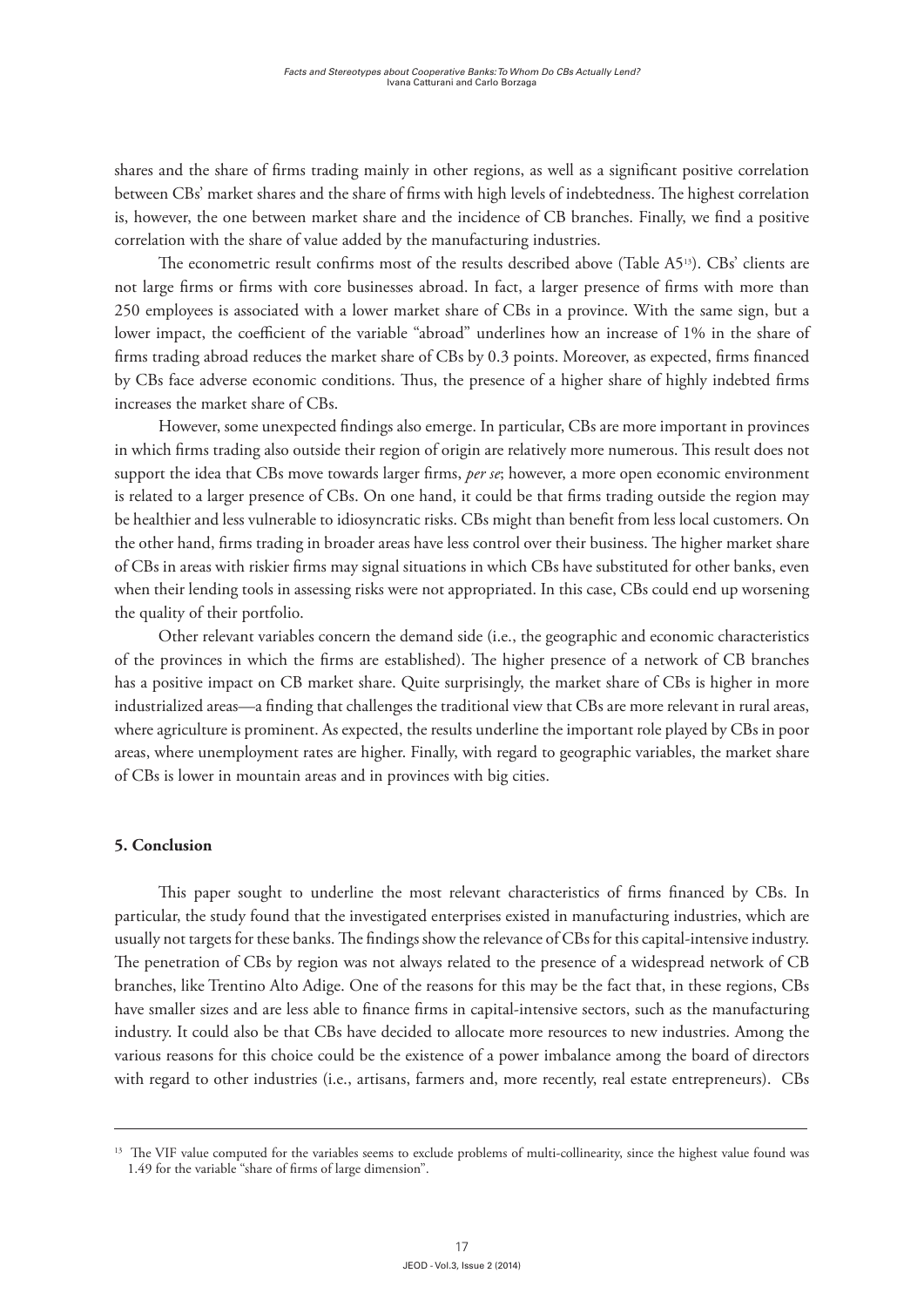have lent mainly to firms facing or forecasting negative dynamics in terms of number of employees and turnover. Moreover, CBs are more present in areas with high unemployment. Once again, their role as supporter of the local economy is clear.

The statistical description and the econometric model facilitate our understanding of the main characteristics of CB clients. The picture for the manufacturing industry in 2010 describes how CBs, though still attached to the conventional business model, have moved in other directions. Firms financed by these banks were working, not only at the local level, but also at the national one. CBs' main business was addressed to SMEs; however, CBs also financed firms with more than 250 employees. The slow enlarging of their business towards non-conventional customers could be explained by two hypotheses: first, this could have been the result of either an active strategy (i.e., CBs consciously move from smaller firms to larger firms) or a passive strategy (i.e., larger firms move to CBs because of the crisis). This evolution of the CB business model involves both positive and negative aspects. On one hand, it could signal how CBs, having increased their size and turnover and improved their lending tools, are now able to spread their market to new customers. On the other hand, in a pessimistic scenario, it might underline how CBs have increased the riskiness of their business and been captured by large-sized firms. This scenario is the most plausible, since the majority of firms financed by CBs faced a negative growth of employees, production and R&D. However, this open question cannot be solved with the available data. It must remain, for the moment, an unanswered research question.

CBs have played an important role in the financial turmoil that started in 2007. They have granted firms loans during a period when larger banks have reduced their loan rates. However, CBs seem to remain linked to a supporting role, especially in the case of poor-performing firms. Instead, they should move to sustain local development by investing in more innovative and dynamic firms.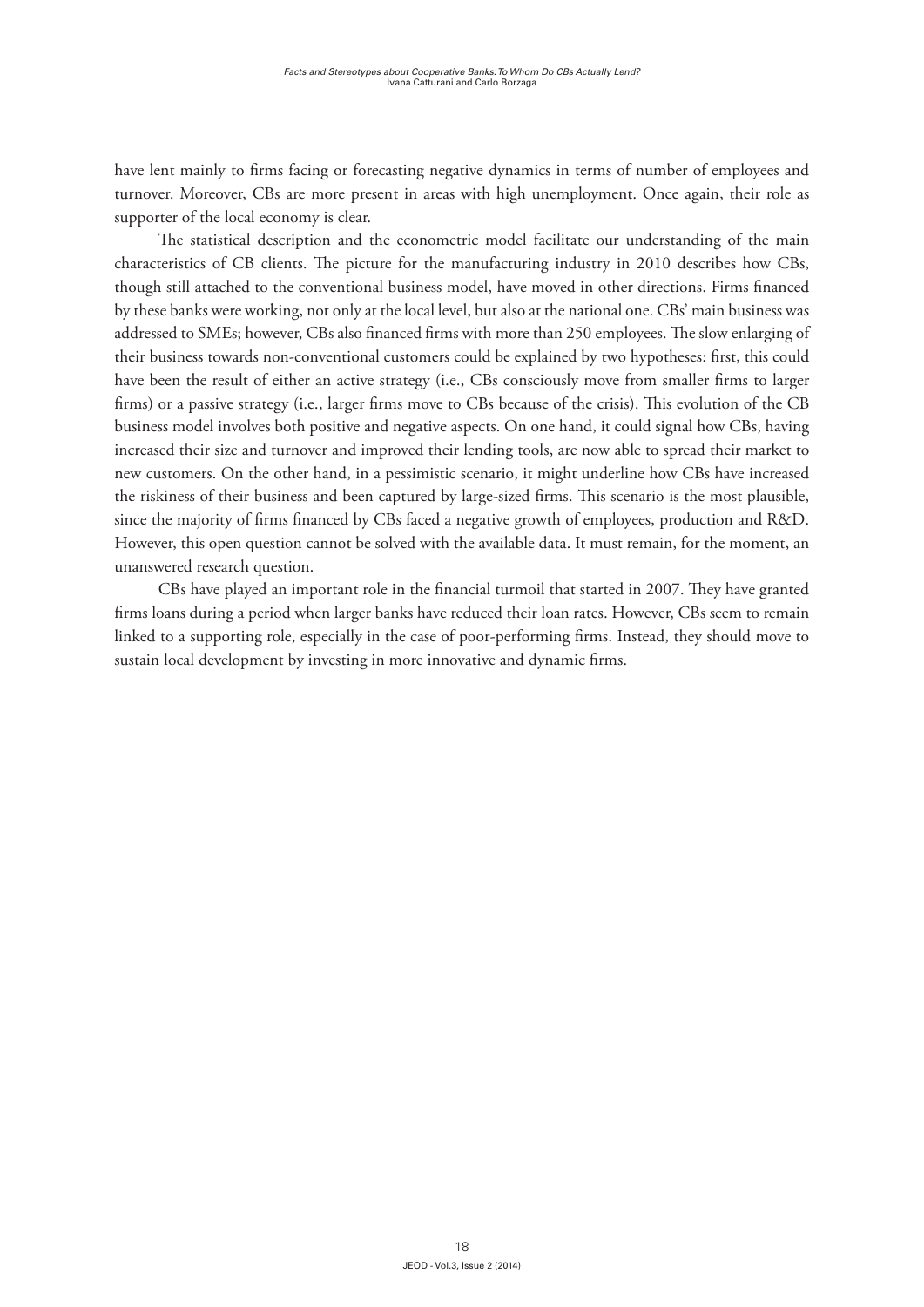# **Appendix: Tables**

|                       | Number of CBs*   | Share of CBs* branches | Market share of CBs in the manufacturing<br>industry** |
|-----------------------|------------------|------------------------|--------------------------------------------------------|
| Abruzzo               | $\,8\,$          | 10.0                   | 14.6                                                   |
| Basilicata            | $\overline{4}$   | 11.6                   | 4.0                                                    |
| Calabria              | $18\,$           | 14.8                   | 13.6                                                   |
| Campania              | 22               | 9.1                    | 5.0                                                    |
| Emilia-Romagna        | 23               | 11.5                   | 23.1                                                   |
| Friuli-Venezia Giulia | 15               | 20.6                   | 24.0                                                   |
| Lazio                 | 25               | 10.7                   | 11.1                                                   |
| Liguria               | $\boldsymbol{0}$ | 3.1                    | $7.1\,$                                                |
| Lombardia             | 45               | 10.3                   | 22.5                                                   |
| Marche                | 20               | 14.2                   | 25.3                                                   |
| Molise                | $\sqrt{2}$       | $7.5$                  | 3.9                                                    |
| Piemonte              | $\mathfrak{g}$   | 3.4                    | 9.5                                                    |
| Puglia                | 23               | 7.7                    | 19.6                                                   |
| Sardegna              | $\sqrt{2}$       | $0.8\,$                | 2.5                                                    |
| Sicilia               | 28               | 10.6                   | 13.9                                                   |
| Toscana               | 32               | 12.2                   | 10.4                                                   |
| Trentino-Alto Adige   | 94               | 45.1                   | 8.9                                                    |
| Umbria                | $\overline{4}$   | 5.9                    | 34.7                                                   |
| Valle d'Aosta         | $\mathbf{1}$     | 15.2                   | $7.0\,$                                                |
| Veneto                | $40\,$           | 16.6                   | 13.3                                                   |

#### **Table A1. Credit cooperative banks and market share by region (2010, units and average percentages)**

*Source*: \*Banca d'Italia; \*\*MET survey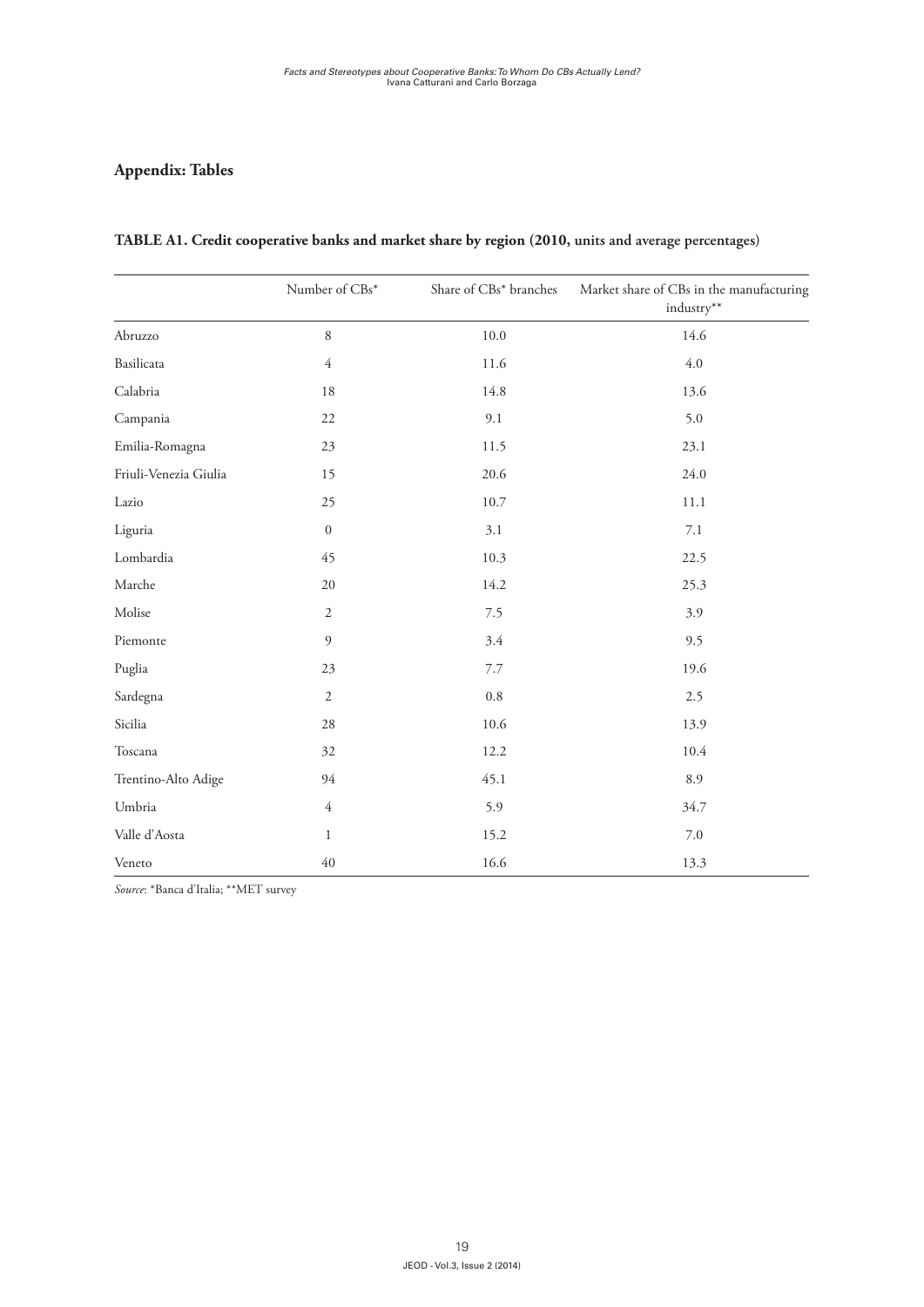## **Table A2. Chi-squared Tests**

#### **a. Firms by size and financing institution (2010, percentages)**

#### **1. Is the firm financed by a CB?**

|                       | Yes   | $\rm No$ |        |
|-----------------------|-------|----------|--------|
| Abruzzo               | 2.55  | 0.30     | 2.84   |
| Basilicata            | 1.69  | 0.23     | 1.92   |
| Calabria              | 2.69  | 0.41     | 3.09   |
| Campania              | 6.14  | 0.44     | 6.59   |
| Emilia-Romagna        | 6.68  | 0.52     | 7.20   |
| Friuli-Venezia Giulia | 2.05  | 0.38     | 2.42   |
| Lazio                 | 7.92  | 0.89     | 8.82   |
| Liguria               | 2.49  | 0.15     | 2.64   |
| Lombardia             | 10.43 | 1.06     | 11.49  |
| Marche                | 3.92  | 0.68     | 4.60   |
| Molise                | 1.41  | 0.12     | 1.52   |
| Piemonte              | 7.07  | 0.42     | 7.49   |
| Puglia                | 4.47  | 0.59     | 5.06   |
| Sardegna              | 2.70  | 0.21     | 2.91   |
| Sicilia               | 4.13  | 0.50     | 4.62   |
| Toscana               | 8.89  | 1.07     | 9.96   |
| Trentino-Alto Adige   | 2.68  | 0.26     | 2.94   |
| Umbria                | 2.94  | 0.27     | 3.21   |
| Valle d'Aosta         | 0.96  | 0.22     | 1.18   |
| Veneto                | 8.55  | 0.93     | 9.48   |
| Total                 | 90.34 | 9.66     | 100.00 |

Pearson chi2(19) =  $122.3304$  Pr = 0.000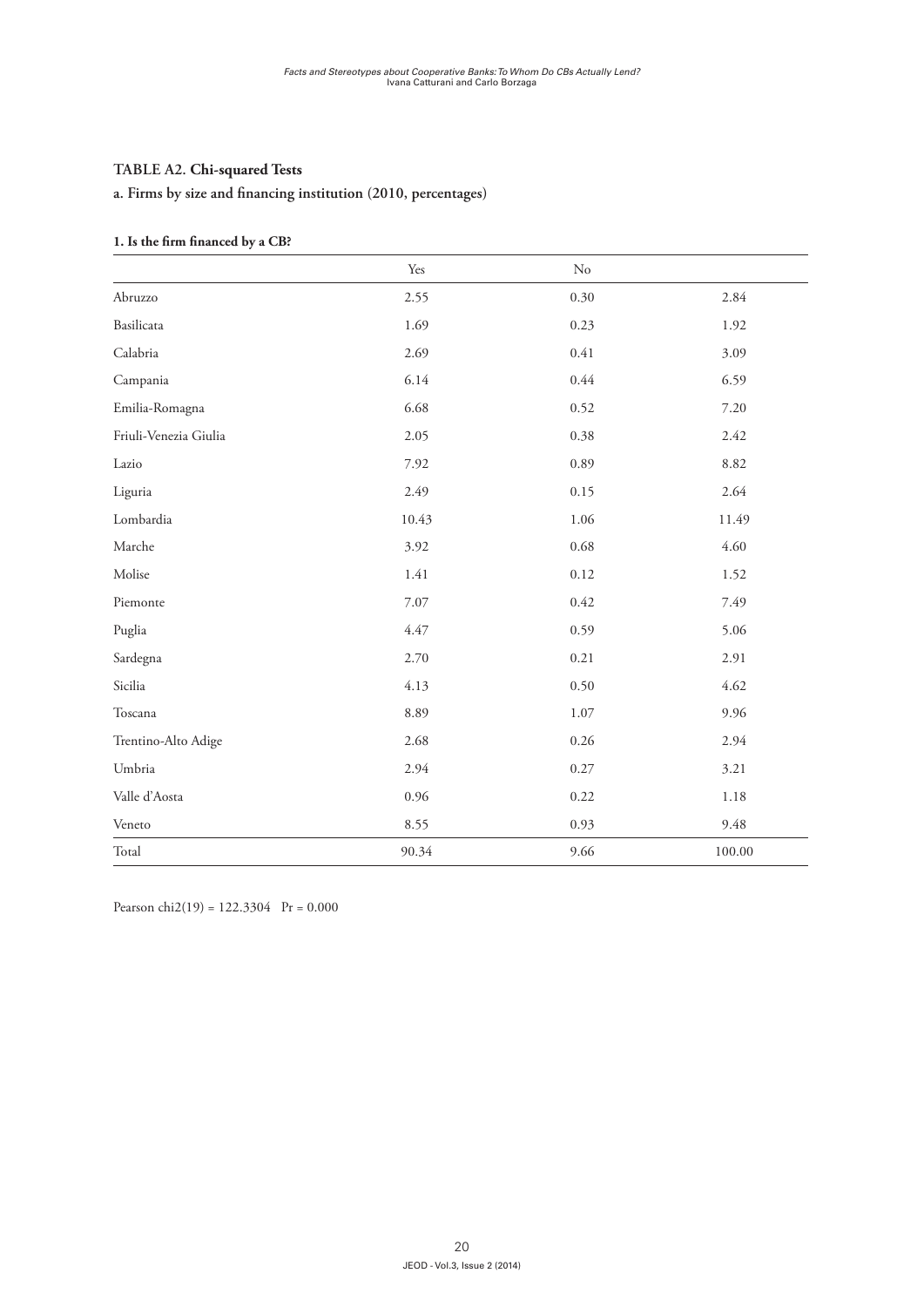#### **2. Is the firm financed ONLY by a CB?**

|                       | Yes   | $\rm No$ |        |
|-----------------------|-------|----------|--------|
| Abruzzo               | 2.23  | 0.36     | 2.59   |
| Basilicata            | 3.13  | 0.28     | 3.41   |
| Calabria              | 4.35  | 0.41     | 4.76   |
| Campania              | 6.12  | 0.49     | 6.61   |
| Emilia-Romagna        | 4.84  | 0.60     | 5.44   |
| Friuli-Venezia Giulia | 2.53  | 0.43     | 2.95   |
| Lazio                 | 9.59  | 1.03     | 10.62  |
| Liguria               | 2.84  | 0.18     | 3.03   |
| Lombardia             | 6.06  | 1.14     | 7.20   |
| Marche                | 3.85  | 0.86     | 4.71   |
| Molise                | 1.99  | 0.16     | 2.16   |
| Piemonte              | 4.78  | 0.45     | 5.24   |
| Puglia                | 4.61  | 0.64     | 5.26   |
| Sardegna              | 3.04  | 0.24     | 3.27   |
| Sicilia               | 4.81  | 0.55     | 5.36   |
| Toscana               | 9.03  | 1.10     | 10.13  |
| Trentino-Alto Adige   | 3.06  | 0.34     | 3.40   |
| Umbria                | 2.86  | 0.30     | 3.16   |
| Valle d'Aosta         | 1.47  | 0.18     | 1.65   |
| Veneto                | 8.01  | 1.05     | 9.06   |
| Total                 | 89.21 | 10.79    | 100.00 |

Pearson chi2(19) =  $95.4233$  Pr = 0.000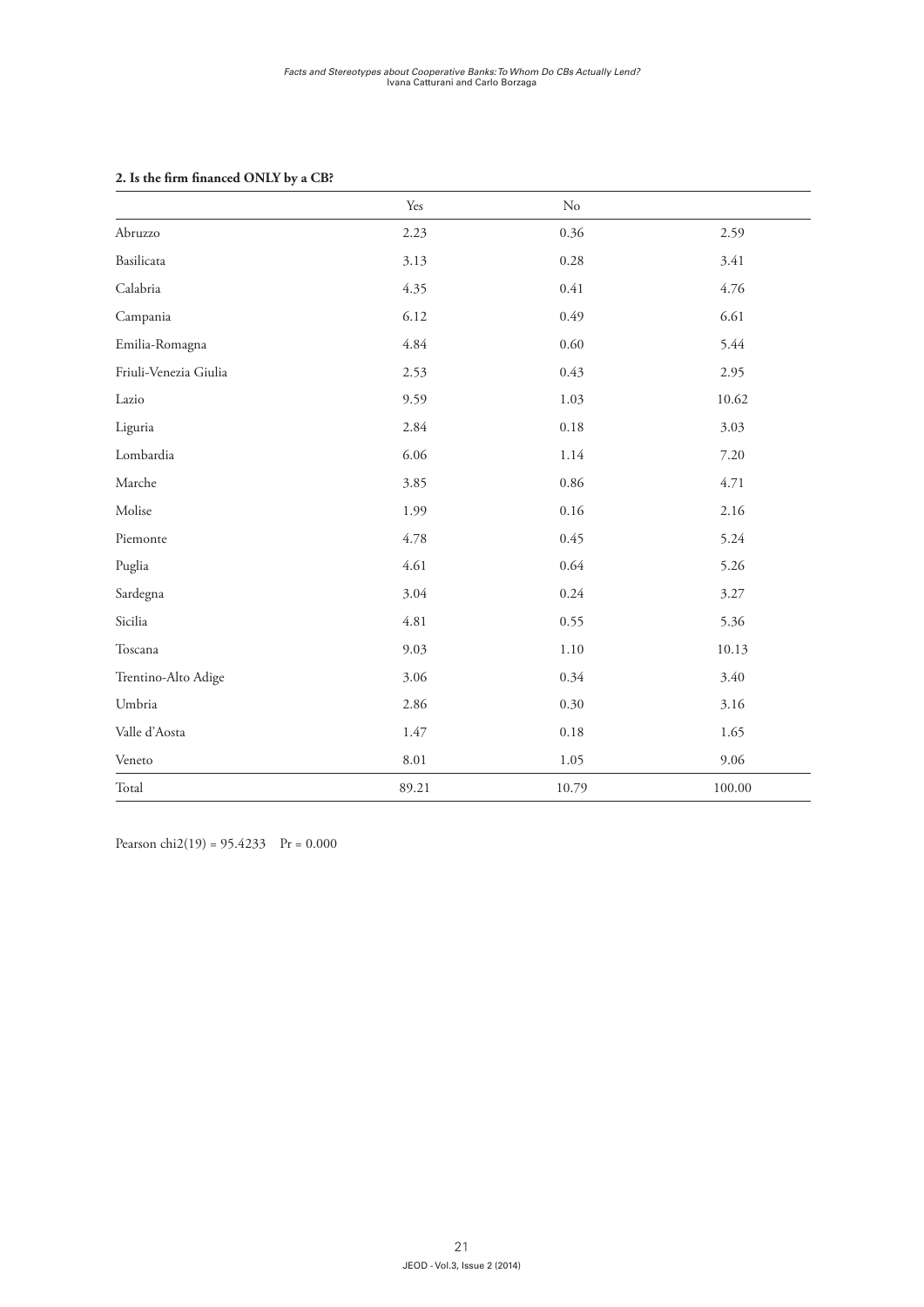#### **b. Firms by size and financing institution (2010, percentages, not weighted)**

#### **1. Is the firm financed by a CB?**

|        | Yes  | $\rm No$ |        |
|--------|------|----------|--------|
| Small  | 62.9 | 60.1     | 60.4   |
| Medium | 26.0 | 26.2     | 26.1   |
| Big    | 8.7  | 10.7     | 10.5   |
| Large  | 2.5  | 3.0      | 3.0    |
| Total  | 9.7  | 90.3     | 100.00 |

Pearson chi2(3) =  $8.244$  Pr = 0.041

#### **2. Is the firm financed ONLY by a CB?**

|        | Yes  | No   |        |
|--------|------|------|--------|
| Small  | 67.1 | 59.8 | 60.4   |
| Medium | 23.4 | 26.4 | 26.1   |
| Big    | 7.1  | 10.8 | 10.5   |
| Large  | 2.4  | 3.0  | 3.0    |
| Total  | 7.7  | 92.3 | 100.00 |

Pearson chi2(3) = 22.123 Pr =  $0.000$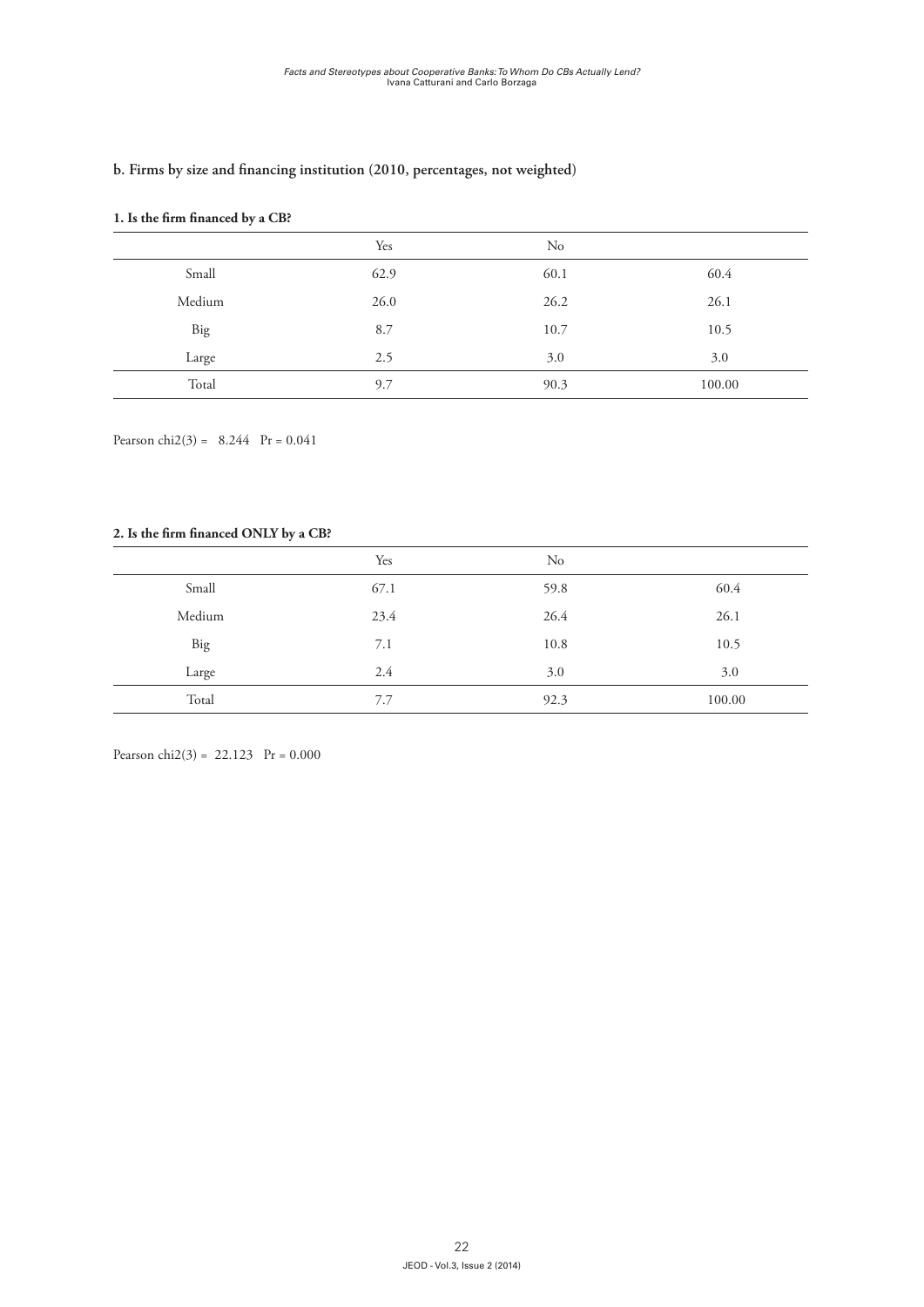#### **Table A3. Investments and debts**

#### **a. Investments strategy by financing bank**

|                              | Sample | CBs' customers |      | Non CBs' customers CBs' customers weighted |
|------------------------------|--------|----------------|------|--------------------------------------------|
| Firms that have not invested | 75.7   | 67.6           | 74.9 | 6.6                                        |
| Total                        | 100    | 100            | 100  | 7.3                                        |

#### **b. Ways to finance the investments**

| Percentage of | Sample <sup>*</sup> | CBs' customers **        | Non CBs' customers *** | CBs' customers weighted |  |  |  |  |  |
|---------------|---------------------|--------------------------|------------------------|-------------------------|--|--|--|--|--|
|               |                     | Self-financement         |                        |                         |  |  |  |  |  |
| $0\%$         | 21.5                | 21.7                     | 23.6                   | 9.9                     |  |  |  |  |  |
| $1 - 25\%$    | 1.1                 | 0.9                      | 0.8                    | 8.1                     |  |  |  |  |  |
| $26 - 50\%$   | 10.5                | 8.9                      | 9.1                    | 8.3                     |  |  |  |  |  |
| $51 - 75\%$   | 16.2                | 6.3                      | 13.2                   | 3.8                     |  |  |  |  |  |
| 76 - 99%      | $3.8\,$             | 12.4                     | 2.7                    | 31.9                    |  |  |  |  |  |
|               |                     | Short term bedts         |                        |                         |  |  |  |  |  |
| $0\%$         | 91.4                | 93.6                     | 91.9                   | 10.0                    |  |  |  |  |  |
| $1 - 25\%$    | 1.4                 | 0.3                      | $1.0\,$                | 2.1                     |  |  |  |  |  |
| $26 - 50\%$   | 2.9                 | 1.2                      | 3.7                    | $4.0\,$                 |  |  |  |  |  |
| $51 - 75\%$   | 0.5                 | $0.8\,$                  | 0.6                    | 14.4                    |  |  |  |  |  |
| 76 - 99%      | 0.5                 | 0.3                      | 0.1                    | 6.4                     |  |  |  |  |  |
| 100%          | 3.3                 | 3.8                      | 2.6                    | 11.5                    |  |  |  |  |  |
|               |                     | Medium & long term debts |                        |                         |  |  |  |  |  |
| $0\%$         | 68.8                | 77.6                     | 71.2                   | 11.1                    |  |  |  |  |  |
| $1 - 25\%$    | $0.4\,$             | $0.7\,$                  | $0.4\,$                | 18.1                    |  |  |  |  |  |
| $26 - 50\%$   | 22.1                | 13.5                     | 16.8                   | 6.0                     |  |  |  |  |  |
| $51 - 75%$    | 0.6                 | $0.4\,$                  | $0.8\,$                | 6.2                     |  |  |  |  |  |
| 76 - 99%      | $1.4\,$             | $1.2\,$                  | 2.2                    | 8.4                     |  |  |  |  |  |
| $100\%$       | 6.7                 | 6.5                      | 8.7                    |                         |  |  |  |  |  |
|               | Share capital       |                          |                        |                         |  |  |  |  |  |
| $0\%$         | 99.6                | 99.8                     | 99.6                   | 9.8                     |  |  |  |  |  |
| $1 - 25\%$    | $0.0\,$             | $0.0\,$                  | 0.0                    | $0.0\,$                 |  |  |  |  |  |
| $26 - 50\%$   | 0.1                 | 0.2                      | 0.2                    | 15.0                    |  |  |  |  |  |
| $51 - 75%$    | $0.0\,$             | $0.0\,$                  | $0.0\,$                | $0.0\,$                 |  |  |  |  |  |
| 76 - 99%      | $0.0\,$             | $0.0\,$                  | 0.0                    | $0.0\,$                 |  |  |  |  |  |
| 100%          | $0.2\,$             | 0.0                      | 0.2                    | 0.0                     |  |  |  |  |  |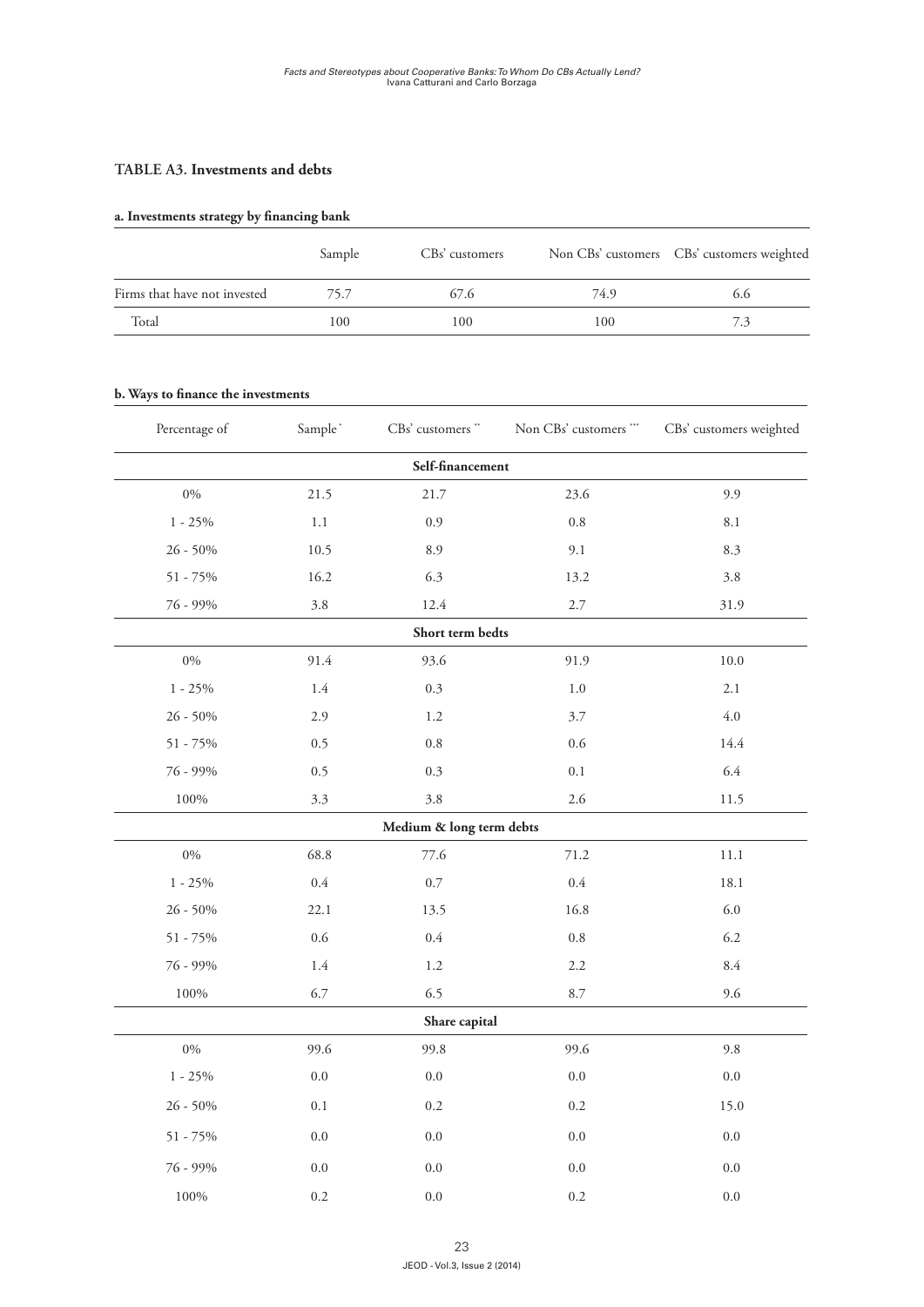# *Facts and Stereotypes about Cooperative Banks: To Whom Do CBs Actually Lend?* Ivana Catturani and Carlo Borzaga

| Percentage of | Sample*   | CBs' customers **          | Non CBs' customers *** | CBs' customers weighted |
|---------------|-----------|----------------------------|------------------------|-------------------------|
|               |           | Leasing                    |                        |                         |
| $0\%$         | 88.5      | 81.9                       | 88.5                   | 9.1                     |
| $1 - 25\%$    | 1.5       | 7.6                        | 0.5                    | 49.5                    |
| $26 - 50\%$   | 2.9       | 2.6                        | 3.1                    | 9.0                     |
| $51 - 75%$    | 0.6       | $0.1\,$                    | 0.9                    | 2.2                     |
| 76 - 99%      | 0.6       | 0.9                        | $0.7\,$                | 15.5                    |
| 100%          | 6.0       | 6.8                        | 6.3                    | 11.1                    |
|               |           | <b>Public financements</b> |                        |                         |
| $0\%$         | 90.8      | 85.4                       | 92.4                   | 9.2                     |
| $1 - 25\%$    | 4.7       | $8.4\,$                    | 5.0                    | 17.6                    |
| $26 - 50\%$   | 3.8       | 5.7                        | 1.6                    | 14.8                    |
| $51 - 75%$    | $0.0\,$   | 0.0                        | 0.1                    | $0.0\,$                 |
| 76 - 99%      | $0.1\,$   | 0.2                        | $0.1\,$                | 27.5                    |
| $100\%$       | 0.6       | 0.2                        | 0.9                    |                         |
|               |           | Other                      |                        |                         |
| $0\%$         | 97.5      | 98.9                       | 98.5                   | $10.0\,$                |
| $1 - 25\%$    | $0.1\,$   | $0.0\,$                    | 0.0                    | $2.4\,$                 |
| $26 - 50\%$   | $1.0\,$   | 0.9                        | $1.0\,$                | 8.9                     |
| $51 - 75\%$   | $0.0\,$   | 0.0                        | 0.0                    | 0.0                     |
| 76 - 99%      | $0.0\,$   | $0.0\,$                    | 0.0                    | 0.0                     |
| $100\%$       | 1.4       | $0.1\,$                    | $0.4\,$                | $1.0\,$                 |
| Total         | $100.0\,$ | 100.0                      | 100.0                  | 9.8                     |

#### **c. Industry to which investments have been addressed**

|                                       | Sample* | CBs' customers " | Non CBs' customers *** |
|---------------------------------------|---------|------------------|------------------------|
| Real Estate                           | 10.7    | 23.7             | 9.0                    |
| Machinary                             | 73.4    | 68.6             | 73.6                   |
| Land                                  | 3.4     | 0.7              | 3.7                    |
| Software, services and internet sites | 22.0    | 23.0             | 20.0                   |
| Copy rights and patents               | 0.6     | 0.4              | 0.7                    |
| Human capital                         | 3.1     | 0.9              | 2.7                    |
| Marketing, advertisement, environment | 3.7     | 7.3              | 2.6                    |
| Others                                | 10.6    | 6.5              | 13.8                   |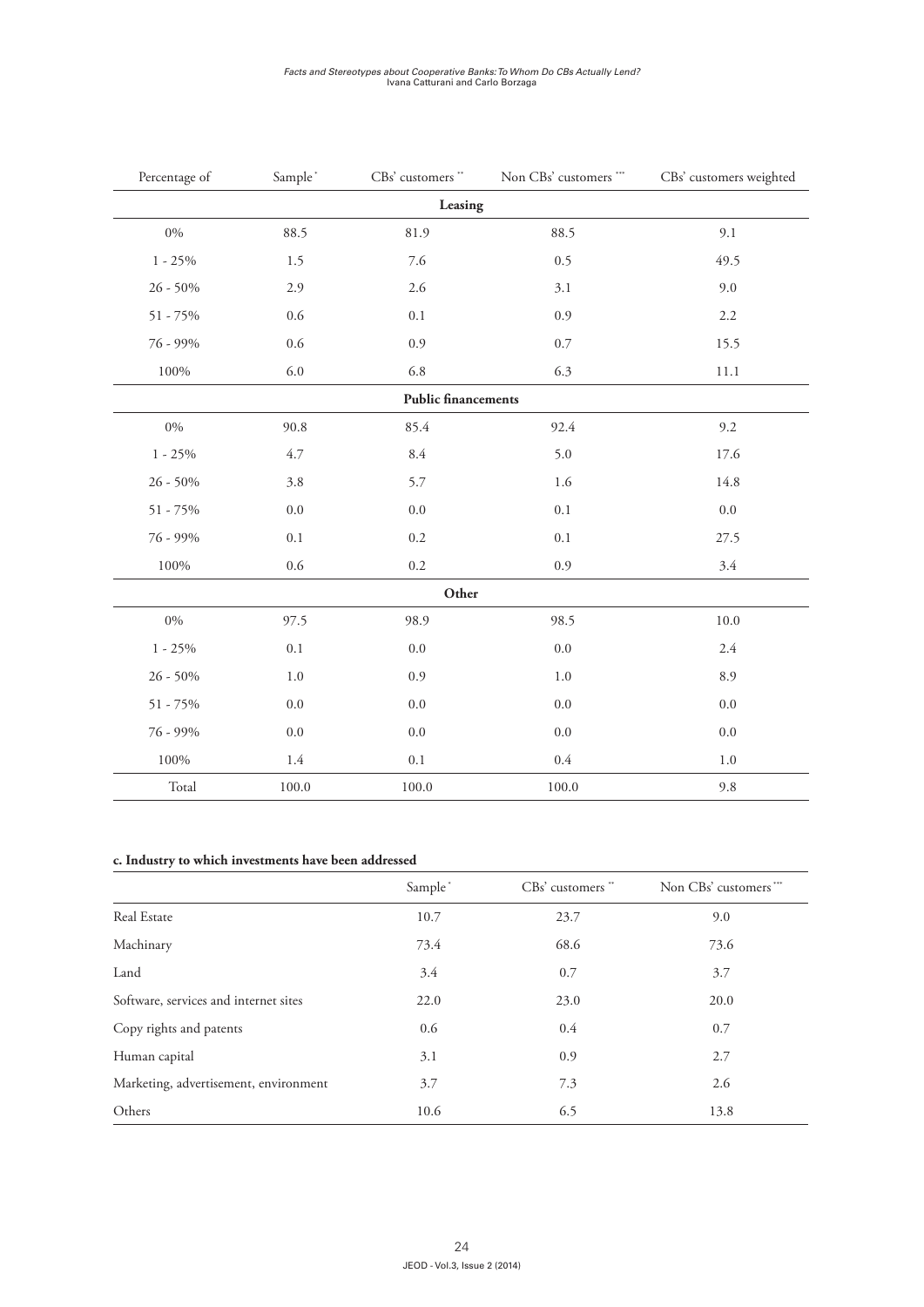| Impact of the credit crunch on<br>the investment choice | Sample <sup>*</sup> | $CBs'$ customers $**$ | Non CBs' customers *** | CBs' customers<br>weighted |
|---------------------------------------------------------|---------------------|-----------------------|------------------------|----------------------------|
| Limited                                                 | 64.3                | 68.2                  | 63.8                   | 7.8                        |
| Medium                                                  | 27.2                | 24.1                  | 29.4                   | 6.5                        |
| Huge                                                    | 8.4                 | 7.7                   | 6.8                    | 6.7                        |
| Total                                                   | 100.0               | 100.0                 | 100.0                  | 7.3                        |

#### **d. Credit crunch**

*Notes:* \* where the total represents the firms in the sample that have invested; \*\* where the total represents the firms in the sample that have invested and simultaneously are CB's customers; \*\*\* where the total represents the firms in the sample that have invested and simultaneously are not CB's customer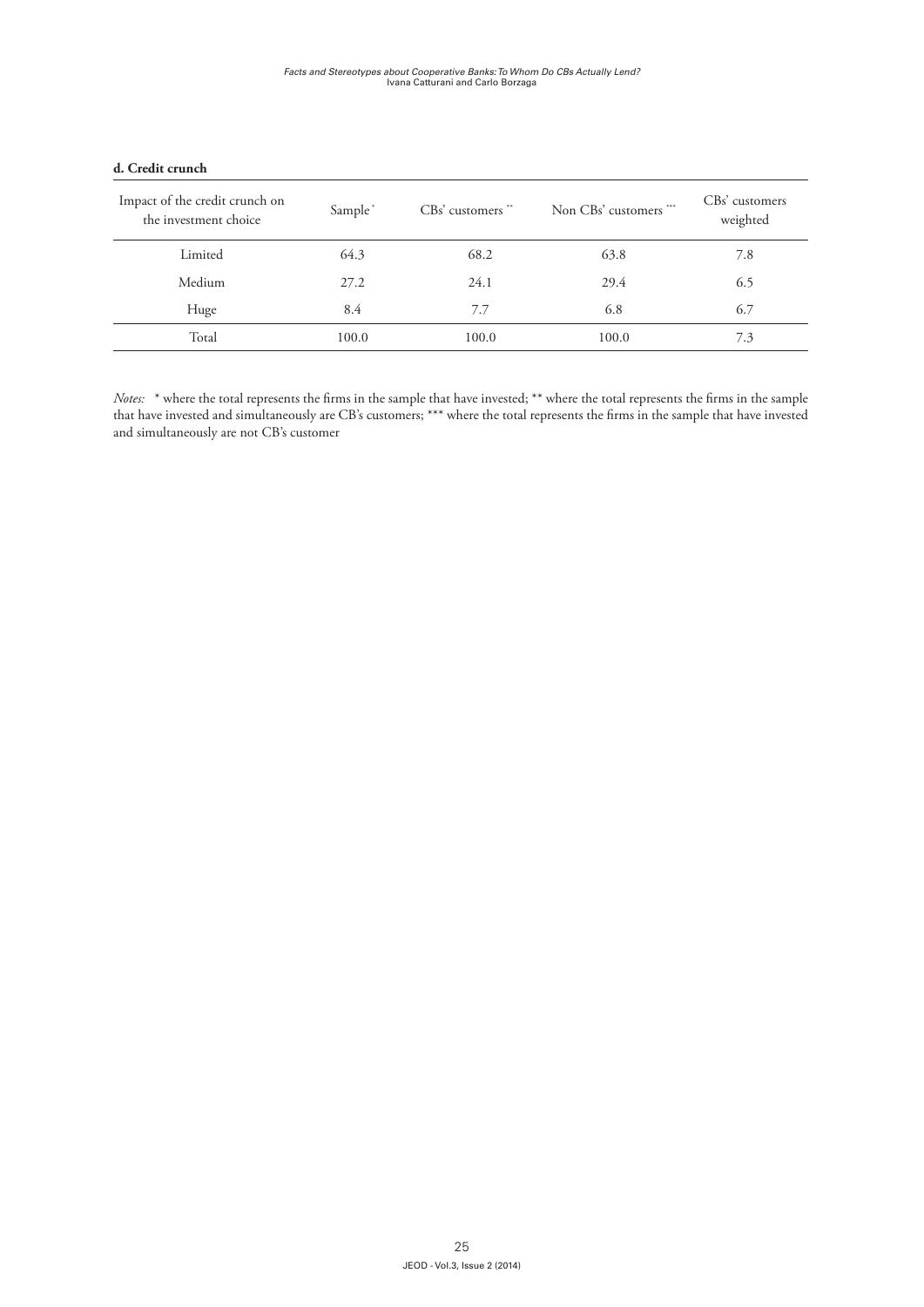| Variable Name                         | Variable Definition & Source                                                                                                 | Mean | Median       | Std.dev. |
|---------------------------------------|------------------------------------------------------------------------------------------------------------------------------|------|--------------|----------|
| Firms' features (at province level)   |                                                                                                                              |      |              |          |
| Coops                                 | Share of firms with a cooperative form.<br>Data from the MET survey (2010).                                                  | 16.1 | 1.2          | 3.2      |
| Large firms                           | Share of firms declaring to have more<br>than 250 employees. Data from the MET<br>survey (2010).                             | 0.1  | 0.1          | 0.1      |
| Poor perfoming firms                  | Share of firms declaring to a negative<br>variation of the turnover. Data from the<br>MET survey (2010).                     | 22.2 | 19.8         | 12.4     |
| Non local                             | Share of firms declaring to trade mainly in<br>other regions. Data from the MET survey<br>(2010).                            | 4.4  | 3.5          | 4.8      |
| Abroad                                | Share of firms declaring to trade abroad.<br>Data from the MET survey (2010).                                                | 12.0 | 9.3          | 9.0      |
| Indebtedness firms                    | Share of firms declaring to have a share of<br>debt higher than 100% of the capital. Data<br>from the MET survey (2010).     | 0.1  | 0.0          | 0.5      |
| Control variables (at province level) |                                                                                                                              |      |              |          |
| CB's impact                           | Share of CB's branches over the total<br>number of banks' branches. Data from<br>Banca d'Italia (2013).                      | 10.7 | 9.8          | 8.6      |
| Mountains                             | Dummy variable. Value=1 if the province<br>is mainly mountains. Data from Istat<br>(2013).                                   | 0.1  | $\mathbf{0}$ | 0.3      |
| Manufacturing                         | Value added from manufacturing sector<br>over total value added. Computations on<br>Istat data (2013).                       | 19.8 | 19.7         | 7.8      |
| Unemployment rate                     | Unemployment rate. Data from Istat<br>(2013).                                                                                | 2.8  | 1.7          | 3.9      |
| Big cities                            | Dummy variable. Value=1 if in the<br>province the main town has more than<br>200.000 inhabitants. Data from Istat<br>(2013). | 0.1  | $\mathbf{0}$ | 0.4      |

# **Table A4. Description of the explicative variables and main descriptive statistics**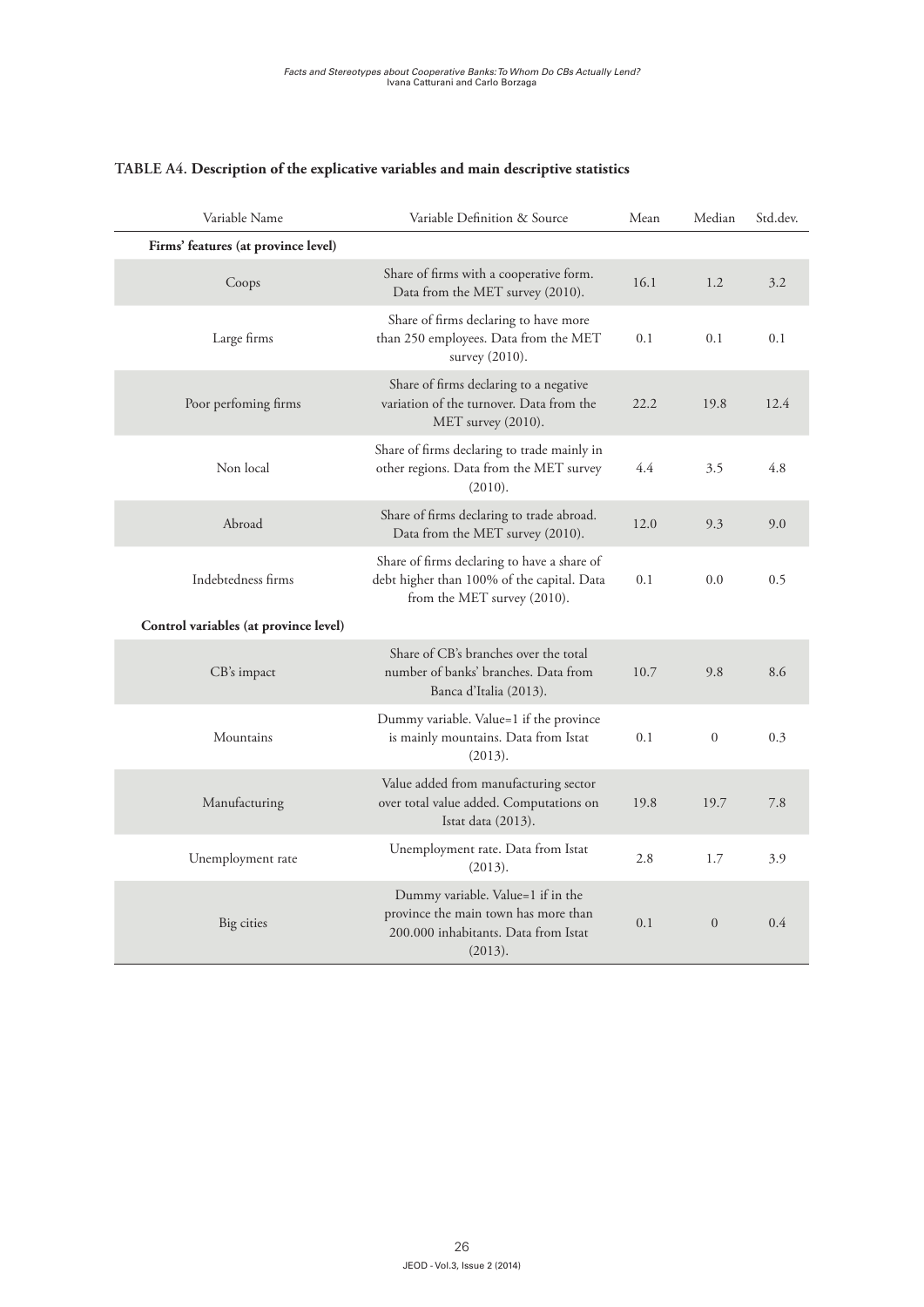# **Table A5. Pairwise comparison among variables**

|                         | Market<br>share<br>of CB | Coops    | Large<br>firms | Poor<br>perfoming<br>firms | Non<br>local | Abroad   | Indebtedness<br>firms | CB's<br>impact |          | Mountains Manufacturing oyment rate | Unempl-  |
|-------------------------|--------------------------|----------|----------------|----------------------------|--------------|----------|-----------------------|----------------|----------|-------------------------------------|----------|
| Coopsw                  | $-0.094$                 |          |                |                            |              |          |                       |                |          |                                     |          |
| Large firms             | $-0.183$                 | 0.013    |                |                            |              |          |                       |                |          |                                     |          |
| Poor perfoming<br>firms | 0.143                    | $-0.072$ | $-0.236*$      |                            |              |          |                       |                |          |                                     |          |
| Non local               | $0.263*$                 | 0.085    | 0.139          | $-0.225*$                  |              |          |                       |                |          |                                     |          |
| Abroad                  | $-0.070$                 | 0.091    | $0.286*$       | $-0.098$                   | $0.307*$     |          |                       |                |          |                                     |          |
| Indebtedness<br>firms   | $0.191*$                 | $-0.008$ | 0.059          | 0.187                      | $-0.043$     | $-0.041$ |                       |                |          |                                     |          |
| CB's impact             | $0.392*$                 | $-0.084$ | $-0.005$       | $-0.002$                   | 0.097        | 0.054    | $-0.046$              |                |          |                                     |          |
| Mountains               | $-0.170$                 | $-0.041$ | 0.058          | $-0.085$                   | 0.072        | $-0.043$ | $-0.068$              | $0.215*$       |          |                                     |          |
| Manufacturing           | $0.222*$                 | $-0.127$ | $0.431*$       | $-0.189*$                  | $0.216*$     | 0.162    | 0.080                 | 0.115          | 0.049    |                                     |          |
| Unemployment<br>rate    | 0.077                    | 0.002    | $-0.055$       | $-0.111$                   | $0.208*$     | 0.120    | 0.084                 | $-0.181$       | $-0.174$ | $-0.142$                            |          |
| Big cities              | $-0.157$                 | 0.010    | 0.142          | $-0.025$                   | 0.009        | $-0.012$ | $-0.069$              | $-0.104$       | $-0.141$ | $-0.158$                            | $0.385*$ |

*Note*: \* Significant at 5 per cent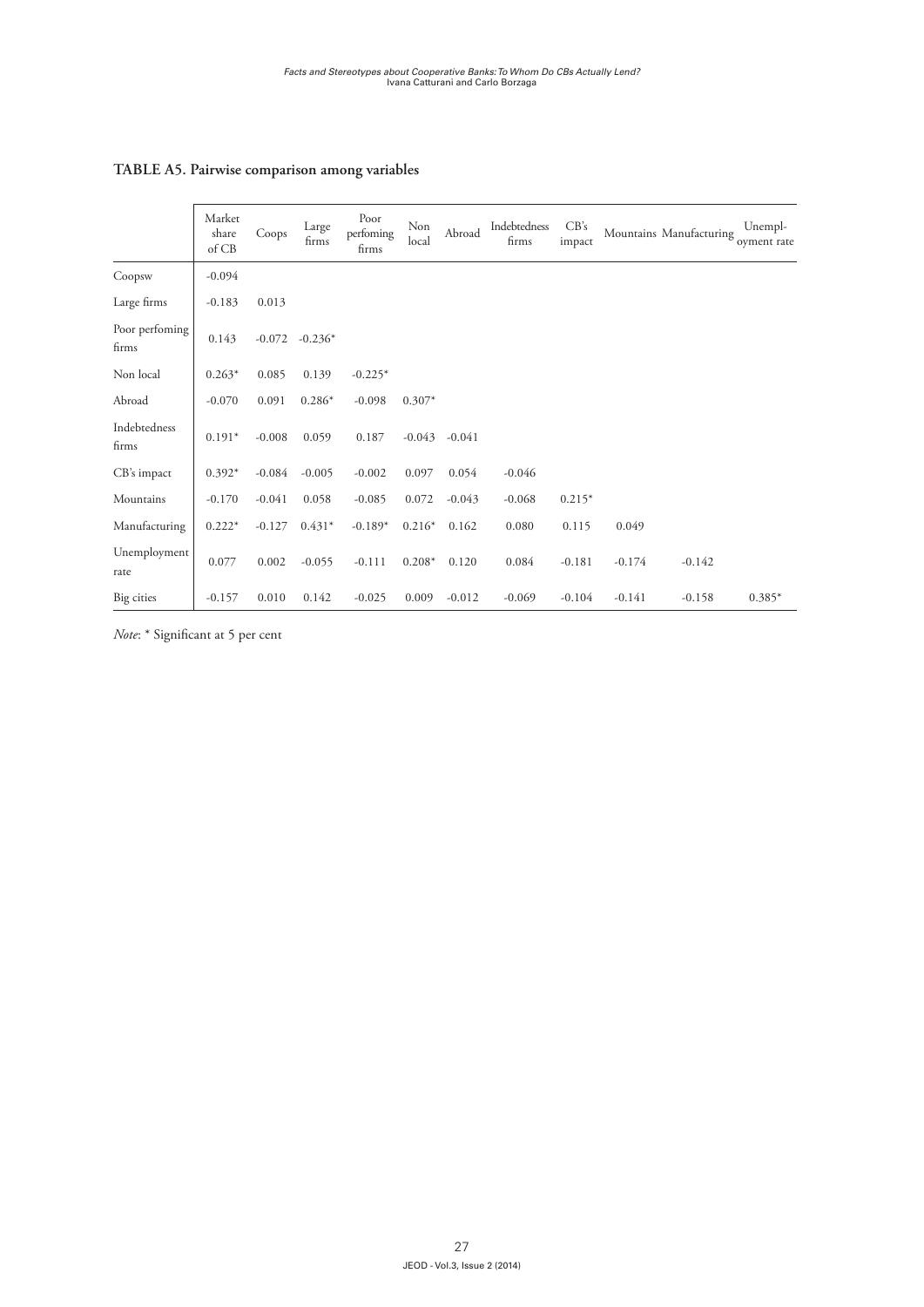|                      | Market share of CB       |
|----------------------|--------------------------|
| Coops                | $-.151$<br>(.214)        |
| Large firms          | $-30.480***$<br>(10.160) |
| Poor perfoming firms | .202<br>(.133)           |
| Non local            | $.959***$<br>(.200)      |
| Abroad               | $-.304**$<br>(.141)      |
| Indebtedness firms   | $4.558**$<br>(1.805)     |
| CB's impact          | $.797***$<br>(.176)      |
| Mountains            | $-13.493***$<br>(3.348)  |
| Big cities           | $-5.993**$<br>(2.385)    |
| Manufacturing        | $.552***$<br>(.189)      |
| Unemployment rate    | $.622**$<br>(.242)       |
| Cons                 | $-6.515$                 |
| R_squared            | 0.478                    |
| Nr. observation      | 109                      |

#### **Table A6. The effects of firms' features on the market share of CBs**

*Notes:* \*Significant level at 10 per cent; \*\*Significant at 5 per cent; \*\*\* Significant at 1 per cent. Robust standard errors clusterized by provinces are in brackets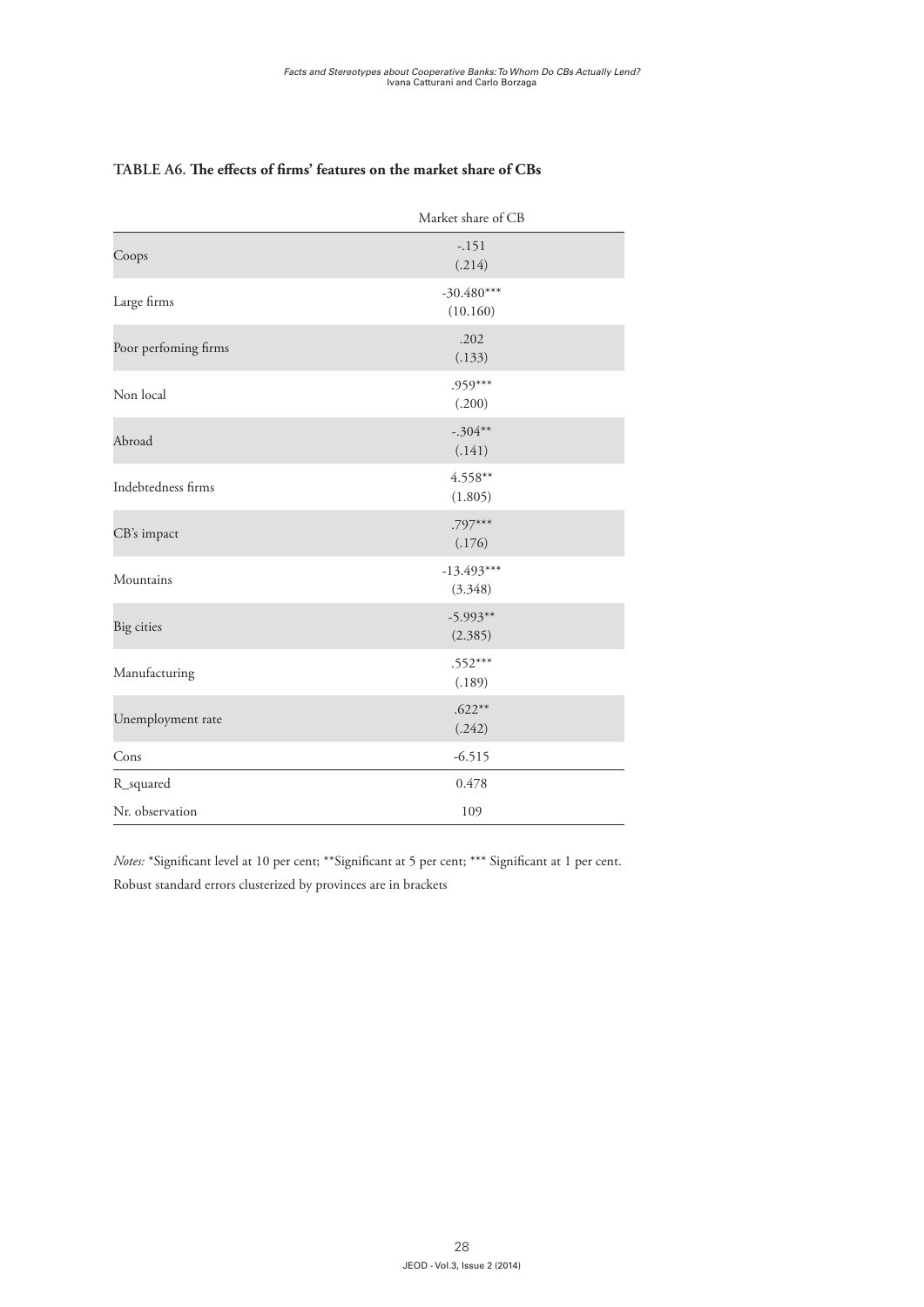#### **References**

- Alessandrini, P. & Zazzaro, A. (2001). L'evoluzione dei sistemi finanziari locali: i nodi da sciogliere. In Alessandrini, P. (Ed.) *Il sistema finanziario Italiano tra Globalismo e Localismo.* Bologna: Il Mulino, p. 77-94.
- Alessandrini, P., Presbitero, A.F. & Zazzaro, A. (2006). Banks, Distances and Financing Constraints for Firms. Università Politecnica delle Marche, *Economics Working Paper* No. 266.
- Alessandrini, P., Papi, L. & Zazzaro, A. (2003). Banche, Territorio e Sviluppo. *Moneta e Credito*, 1: 3-43.

Banca d'Italia, Official Web Site, Statistics section, www.bancaditalia.it/statistiche/basi-dati/bds/index.html

- Banca d'Italia, Relazione annuale, various issues, https://www.bancaditalia.it/pubblicazioni/relazioneannuale/index.html
- Beishenaly, N. (2007). Savings and Cooperative Banks: Social Approach to Credit Rationing. Paper submitted to the Savings Banks Academic Award 2008. Retrieved from: http://text.123doc.org/ document/1212526-savings-and-cooperative-banks-social-approach-to-credit-rationing-docx.htm

Berger, A.N., & Udell, G.F. (1995). Relationship Lending and Lines of Credit in Small Firm Finance, *Journal of Business*, 68: 351-382. http://dx.doi.org/10.1086/296668

- Birchall, J. (2013). The Potential of Co-Operatives during the Current Recession; Theorizing Comparative Advantage. *Journal of Entrepreneurial and Organization Diversity*, 2(1): 1-22.
- Birchall, J. & Hammond Ketilson, L. (2009). Resilience of the Cooperative Business Model in Time of Crisis. Sustainable Enterprise Programme. Geneva: International Labour Organization.
- Bonaccorsi di Patti, E. & Gobbi, G. (2001). The Changing Structure of Local Credit Markets: Are Small Business Special?. *Journal of Banking and Finance*, 25: 2209-2237. http://dx.doi.org/10.1016/ S0378-4266(01)00191-1
- Boyd, J.H., & Runkle D.E. (1993). Size and Performance of Banking Firms: Testing the Predictions of Theory. *Journal of Monetary Economics,* 31(1): 47-67. http://dx.doi.org/10.1016/0304-3932(93)90016-9
- Colle, R. (1998). The Importance of Relationships to the Availability of Credit. *Journal of Banking and Finance,* 22: 959-977. http://dx.doi.org/10.1016/S0378-4266(98)00007-7
- Delgado, J., Salas, V. & Saurina, J. (2007). Joint Size and Ownership Specialization in Bank Lending. *Journal of Banking and Finance,* 31(12): 3563-3583. http://dx.doi.org/10.1016/j.jbankfin.2007.01.009
- Draghi, A. (2009). Credito Cooperativo nelle Economie Locali. Speech at the workshop "Solidarietà nella Crisi, il Credito Cooperativo nelle Economie Locali", CrediUmbria, December 10, Città della Pieve, Perugia.
- Fama, E. (1985). What's Different About Banks?. *Journal of Monetary Economics*, 15(1): 29-39. http:// dx.doi.org/10.1016/0304-3932(85)90051-0
- Federcasse, Official Web Site www.creditocooperativo.it.
- Ferri, G., & Messori M. (2000). Bank-Firm Relationships and Allocative Efficiency in Northeastern and Central Italy and in the South. *Journal of Banking and Finance,* 24(6): 1067-1095. http://dx.doi. org/10.1016/S0378-4266(99)00118-1
- García-Appendini, E. (2007). Soft Information in Small Business Lending, EFA. Retrieved from: www. greta.it/credit/credit2006/talk/Tuesday\_26/7\_Appendini.pdf.
- Goglio, S. (2007). Local Credit and Territorial Development: General Aspects and the Italian Experience. *University of Trento, Department of Economics and Management, Discussion Paper 27*.
- Guitiérrez, E. (2008). The Reform of Italian Co-Operative Banks: Discussion of Proposals. *IMF Working Paper* 08/74. http://dx.doi.org/10.5089/9781451869361.001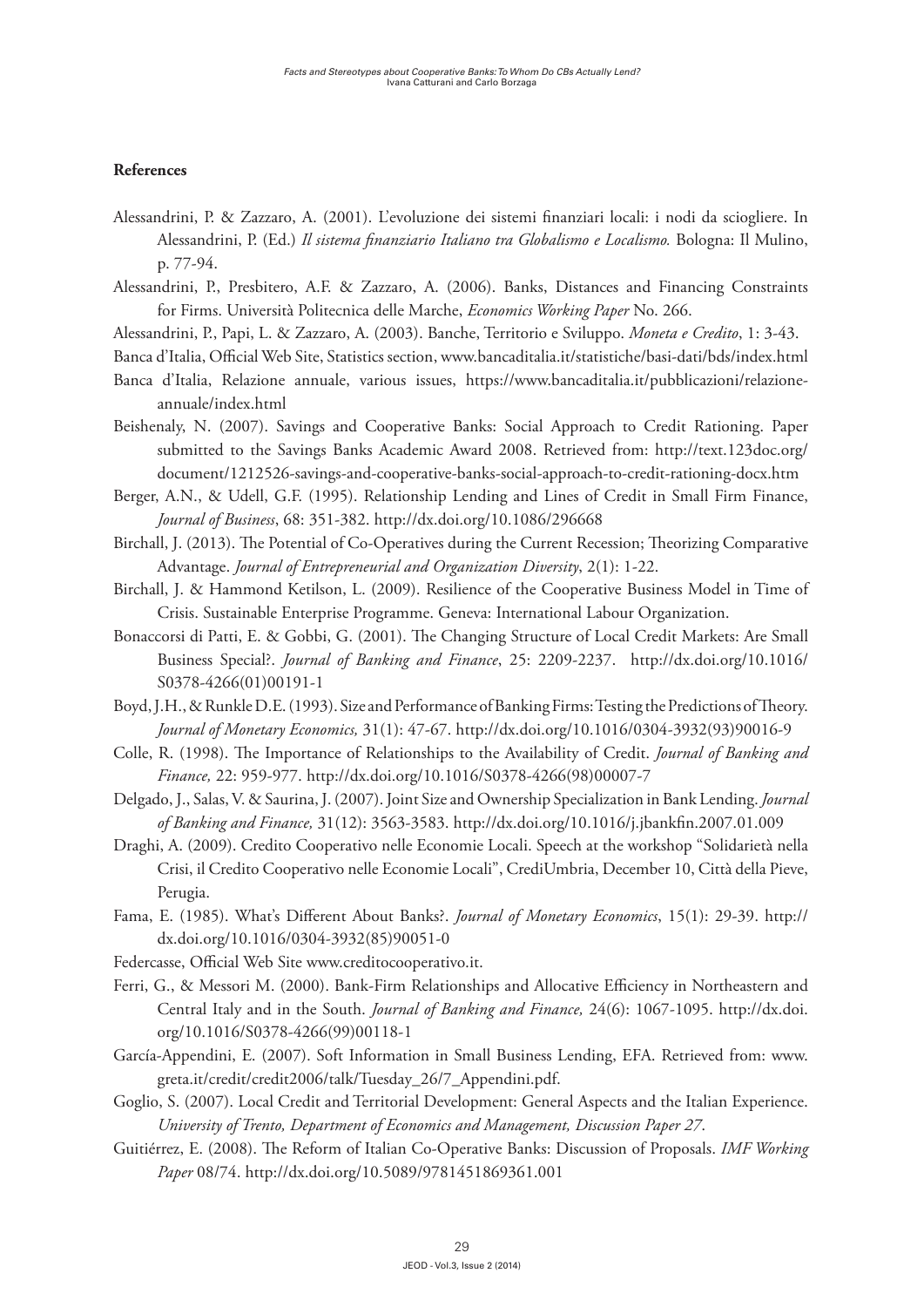- Lucchetti, R., Papi. L., & Zazzaro, A. (2001). Efficienza del sistema bancario e crescita economica nelle regioni italiane. In Alessandrini, P. (Ed.) *Il sistema finanziario Italiano tra Globalismo e Localismo.*  Bologna: Il Mulino, p. 115-146.
- Machauer, A. & Weber, M. (2000). Number of Bank Relationships: an Indicator of Competition, Borrower Quality, or Just Size?, *CFS Working Paper*, 6.
- Magri, S. (2007). The Financing of Small Innovative Firms: the Italian Case. Banca d'Italia, *Temi di Discussione,* 640.
- O'Brien, D. & Wagenvoort, R. (2000). Some Empirical Findings on the Characteristics of Cost-Efficient Credit Institutions. *Economic and Financial Report*, 2000/01.
- Palomo Zurdo, R.J. & Sanchis Palacio, J.R. (2008). Un Anàlisis del Crèdito Cooperativo en España: Situaciòn Actual, Expansiòn Territorial y Proyecciòn Estratégica. *Estudios de Economia Aplicada* 26 (1): 89-132.
- Petersen, M.A. & Raghuram, G.R. (1994). The Benefits of Lending Relationships: Evidence from Small Business. *The Journal of Finance* 49 (1): 3-37. http://dx.doi.org/10.1177/088636879402600113
- Stiglitz, J. & Weiss, A. (1981). Credit Rationing in Markets with Imperfect Information. *American Economic Review*, 71(3): 393-410.
- Tarantola, A.M. (2011). L'Economia delle Province Autonome di Trento e di Bolzano". Speech at the presentation of the Annual Regional Report, Banca d'Italia, Trento, June 4th.